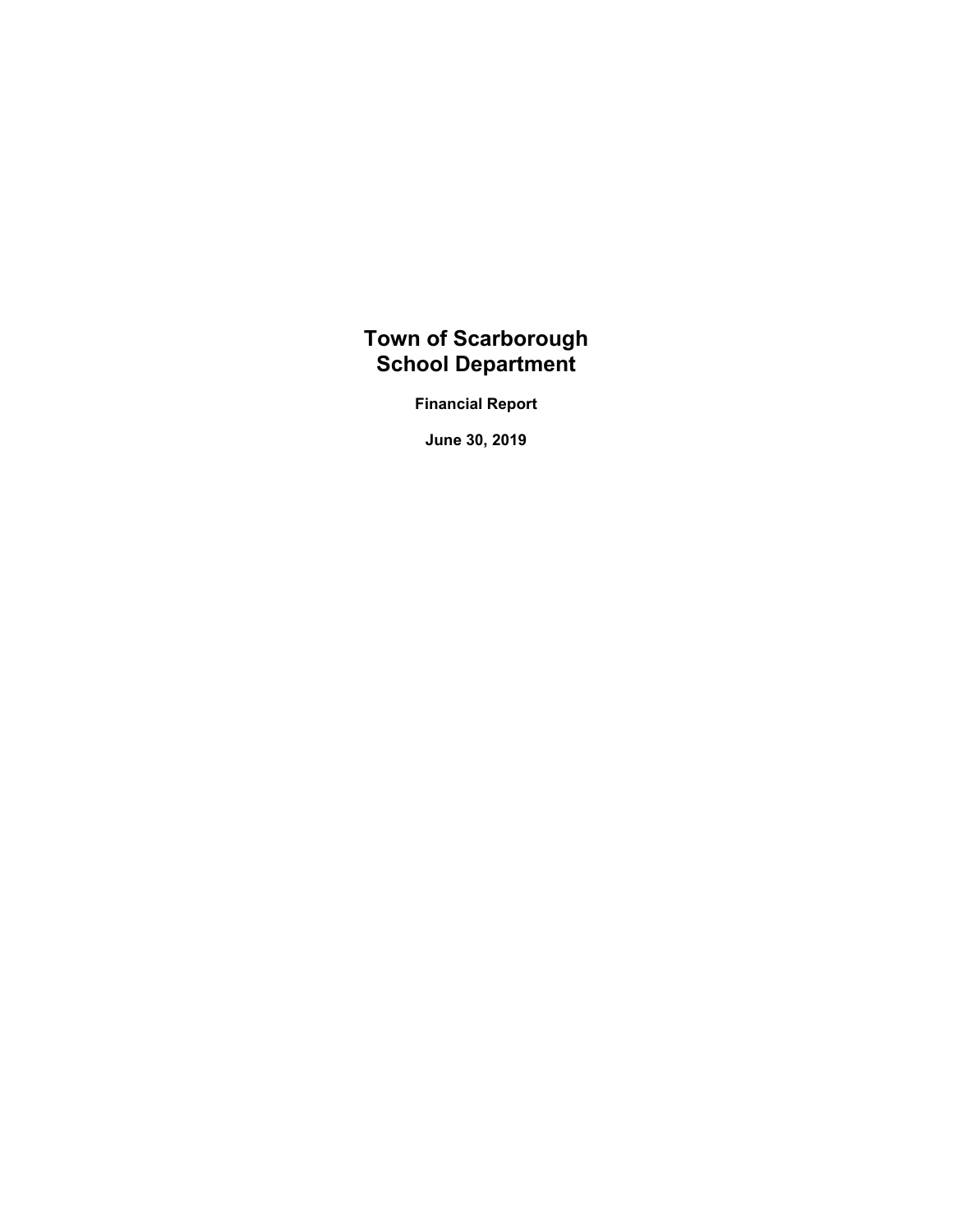# **CONTENTS**

| <b>Independent Auditor's Report</b>                                                                                                   | 1              |
|---------------------------------------------------------------------------------------------------------------------------------------|----------------|
| <b>Balance Sheet - Governmental Funds</b>                                                                                             | $\mathbf{3}$   |
| Statement of Revenues, Expenditures and Changes in Fund Balances -<br><b>Governmental Funds</b>                                       | 4              |
| <b>Statement of Revenues, Expenditures and Changes in Fund Balance</b><br>Budget (Non-GAAP Budgetary Basis) and Actual - General Fund | 5              |
| <b>Statement of Fiduciary Net Position - Fiduciary Funds</b>                                                                          | 6              |
| Statement of Changes in Fiduciary Net Position - Fiduciary Funds                                                                      | $\overline{7}$ |
| <b>Notes to Financial Statements</b>                                                                                                  | 8              |
| <b>Independent Auditor's Report on Additional Information</b>                                                                         | 16             |
| Schedule of Revenues, Expenditures and Changes in Fund Balances -<br><b>Special Revenue Funds</b>                                     | 17             |
| Schedule of Revenues, Expenditures and Changes in Fund Balances -<br><b>Non-major Capital Projects Funds</b>                          | 18             |
| Schedule of Changes in Fiduciary Net Position -<br><b>Private-Purpose Trust Funds</b>                                                 | 19             |
| <b>Statement of Cash Receipts and Cash Disbursements -</b><br><b>Student Activity Funds</b>                                           | 20             |
| <b>Schedule of Expenditures of Federal Awards</b>                                                                                     | 28             |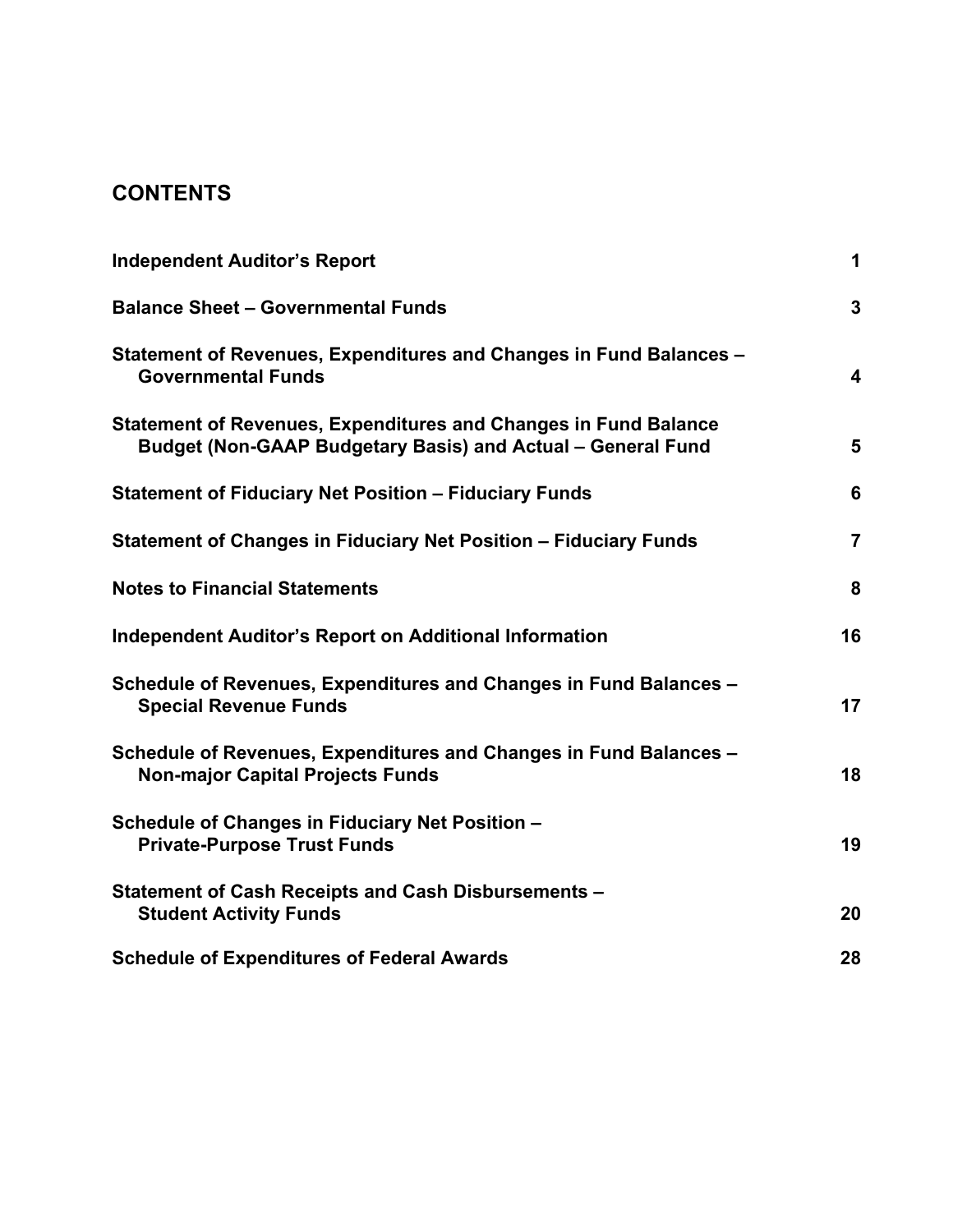

#### **Independent Auditor's Report**

Board of Education Town of Scarborough School Department Scarborough, Maine

#### **Report on the Financial Statements**

We have audited the accompanying financial statements of the major fund and the remaining fund information of the Town of Scarborough School Department (the School Department), a department of the Town of Scarborough, Maine, as of and for the year ended June 30, 2019, and the related notes to the financial statements, as listed in the table of contents.

#### **Management's Responsibility for the Financial Statements**

Management is responsible for the preparation and fair presentation of these financial statements in accordance with accounting principles generally accepted in the United States; this includes the design, implementation, and maintenance of internal control relevant to the preparation and fair presentation of financial statements that are free from material misstatement, whether due to fraud or error.

#### **Auditor's Responsibility**

Our responsibility is to express opinions on these financial statements based on our audit. We conducted our audit in accordance with auditing standards generally accepted in the United States and the standards applicable to financial audits contained in *Government Auditing Standards*, issued by the Comptroller General of the United States. Those standards require that we plan and perform the audit to obtain reasonable assurance about whether the financial statements are free from material misstatement.

An audit involves performing procedures to obtain audit evidence about the amounts and disclosures in the financial statements. The procedures selected depend on the auditor's judgment, including the assessment of the risks of material misstatement of the financial statements, whether due to fraud or error. In making those risk assessments, the auditor considers internal control relevant to the entity's preparation and fair presentation of the financial statements in order to design audit procedures that are appropriate in the circumstances, but not for the purpose of expressing an opinion on the effectiveness of the entity's internal control. Accordingly, we express no such opinion. An audit also includes evaluating the appropriateness of accounting policies used and the reasonableness of significant accounting estimates made by management, as well as evaluating the overall presentation of the financial statements.

We believe that the audit evidence we have obtained is sufficient and appropriate to provide a basis for our audit opinions.

#### **Opinions**

In our opinion, the financial statements referred to above present fairly, in all material respects, the respective financial position of the major fund and the remaining non-major fund information of the School Department, as of June 30, 2019, and the respective changes in financial position and the respective budgetary comparison for the General Fund for the year then ended in accordance with accounting principles generally accepted in the United States.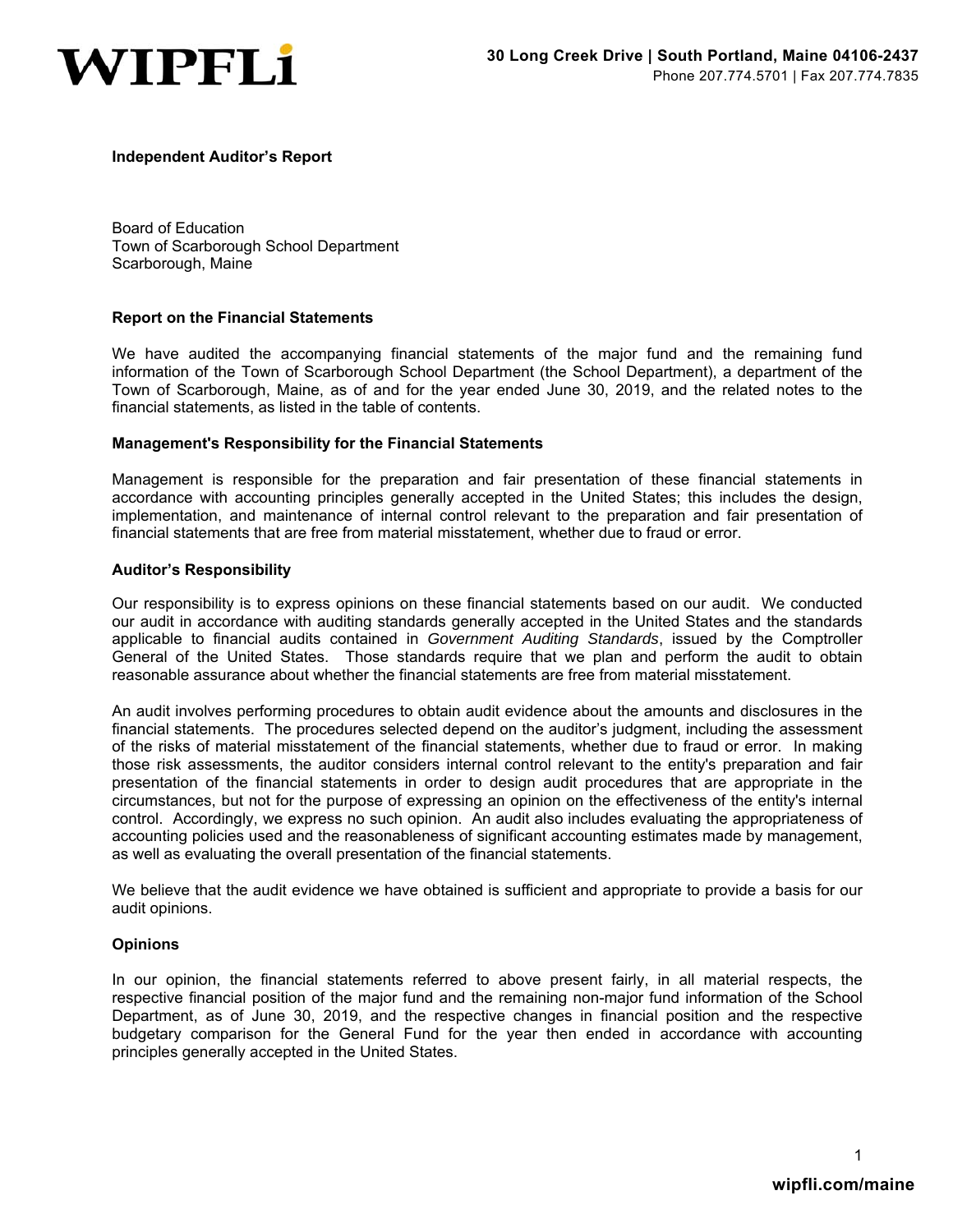#### *Emphasis of Matter*

As discussed in Note 1, the financial statements of the School Department are intended to present the financial position, the changes in financial position of only that portion of the major fund and the remaining fund information of the Town of Scarborough, Maine that is attributable to the transactions of the School Department. They do not purport to, and do not present fairly, the financial position of the Town of Scarborough, Maine as of June 30, 2019 or the changes in its financial position for the year then ended in conformity with accounting principles generally accepted in the United States. Our opinions are not modified with respect to this matter.

#### **Other Matters**

#### *Required Supplementary Information*

Management has omitted the Management's Discussion and Analysis (MD&A) that accounting principles generally accepted in the United States requires to be presented to supplement the basic financial statements. Such missing information, although not a part of the basic financial statements, is required by the Governmental Accounting Standards Board, who considers it to be an essential part of financial reporting for placing the basic financial statements in an appropriate operational, economic, or historical context. Our opinion on the basic financial statements is not affected by this missing information.

### **Other Reporting Required by** *Government Auditing Standards*

In accordance with *Government Auditing Standards,* we have also issued our report, dated December 26, 2019, on our consideration of the School Department's internal control over financial reporting and on our tests of its compliance with certain provisions of laws, regulations, contracts, and grant agreements and other matters. The purpose of that report is solely to describe the scope of our testing of internal control over financial reporting and compliance and the results of that testing, and not to provide an opinion on the effectiveness of the School Department's internal control over financial reporting or on compliance. That report is an integral part of an audit performed in accordance with *Government Auditing Standards* in considering the School Department's internal control over financial reporting and compliance.

Vippi LLP

South Portland, Maine December 26, 2019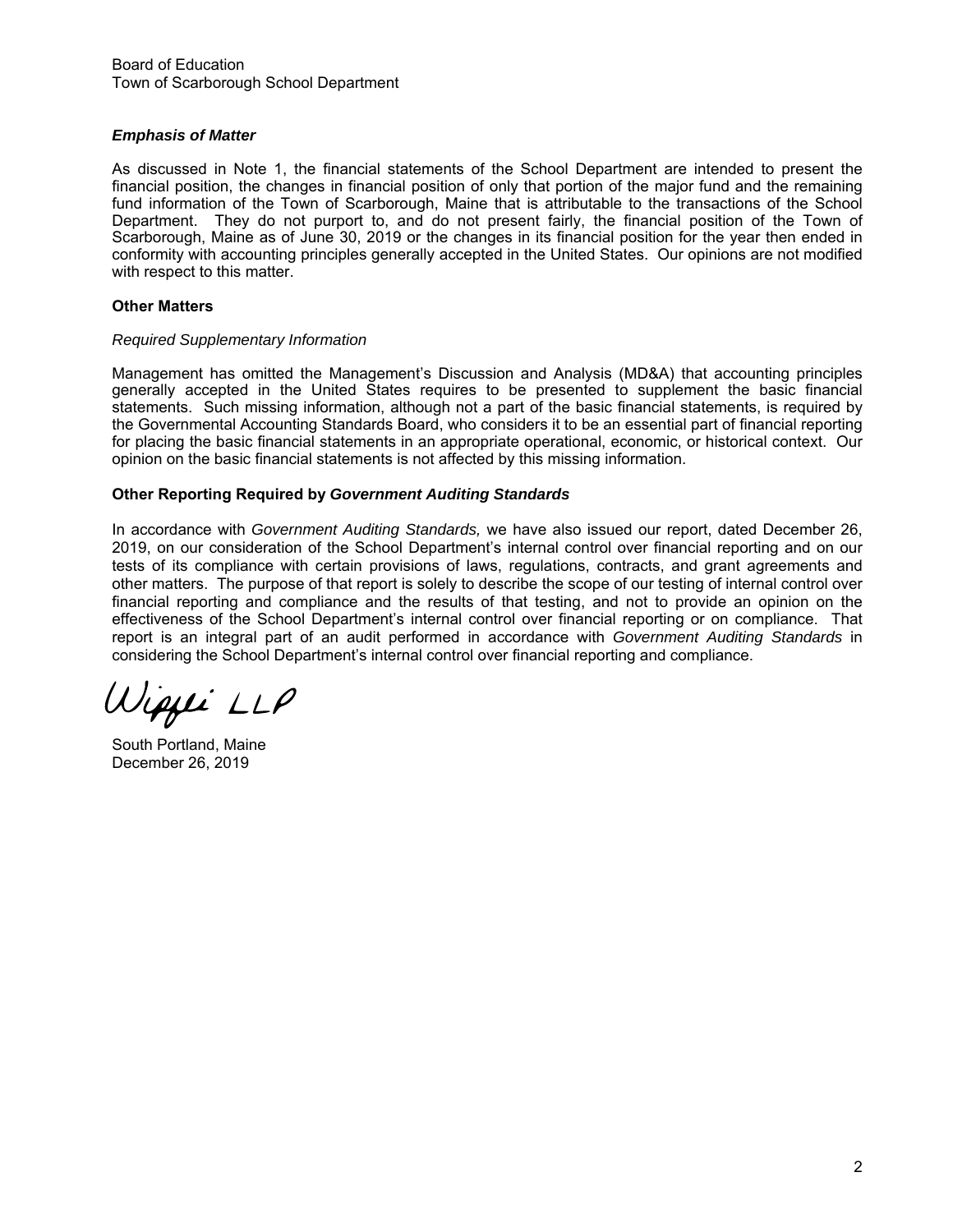# **Balance Sheet Governmental Funds**

**June 30, 2019**

| <b>Assets</b><br>Due from the Town<br>Intergovernmental receivables<br>Inventory                                                                                                 | \$<br>General<br>Fund<br>5,300,762<br>80,558                        | \$<br>Non-Major<br>Special<br>Revenue<br>Funds<br>28,526<br>463,592<br>36,915 |                           | Non-Major<br>Capital<br>Projects<br>Funds | S  | Total<br>Governmental<br>Funds<br>5,329,288<br>544,150<br>36,915         |
|----------------------------------------------------------------------------------------------------------------------------------------------------------------------------------|---------------------------------------------------------------------|-------------------------------------------------------------------------------|---------------------------|-------------------------------------------|----|--------------------------------------------------------------------------|
| <b>Total Assets</b>                                                                                                                                                              | \$<br>5,381,320                                                     | \$<br>529,033                                                                 | $\boldsymbol{\hat{\phi}}$ |                                           | \$ | 5,910,353                                                                |
| <b>LIABILITIES AND FUND BALANCES</b>                                                                                                                                             |                                                                     |                                                                               |                           |                                           |    |                                                                          |
| <b>Liabilities</b><br>Due to the Town<br>Accounts payable<br>Accrued payroll<br>Accrued compensated absences<br>Accrued vacation<br>Unearned revenue<br><b>Total Liabilities</b> | \$<br>496,781<br>4,135,432<br>112,877<br>96,752<br>232<br>4,842,074 | \$<br>44,694<br>37,237<br>81,931                                              | \$                        | 202,919<br>14,522<br>217,441              | \$ | 202,919<br>555,997<br>4,172,669<br>112,877<br>96,752<br>232<br>5,141,446 |
| <b>Fund Balances</b>                                                                                                                                                             |                                                                     |                                                                               |                           |                                           |    |                                                                          |
| <b>Fund balances</b><br>Nonspendable<br>Inventory<br>Restricted<br>Special revenue funds                                                                                         |                                                                     | 36,915<br>410,187                                                             |                           |                                           |    | 36,915<br>410,187                                                        |
| Assigned<br>Carryover                                                                                                                                                            | 350,000                                                             |                                                                               |                           |                                           |    | 350,000                                                                  |
| Unassigned<br>General fund<br>Capital project funds                                                                                                                              | 189,246                                                             |                                                                               |                           | (217, 441)                                |    | 189,246<br>(217,441)                                                     |
| <b>Total Fund Balances</b>                                                                                                                                                       | 539,246                                                             | 447,102                                                                       |                           | (217, 441)                                |    | 768,907                                                                  |
| <b>Total Liabilities and Fund Balances</b>                                                                                                                                       | \$<br>5,381,320                                                     | \$<br>529,033                                                                 | \$                        |                                           | \$ | 5,910,353                                                                |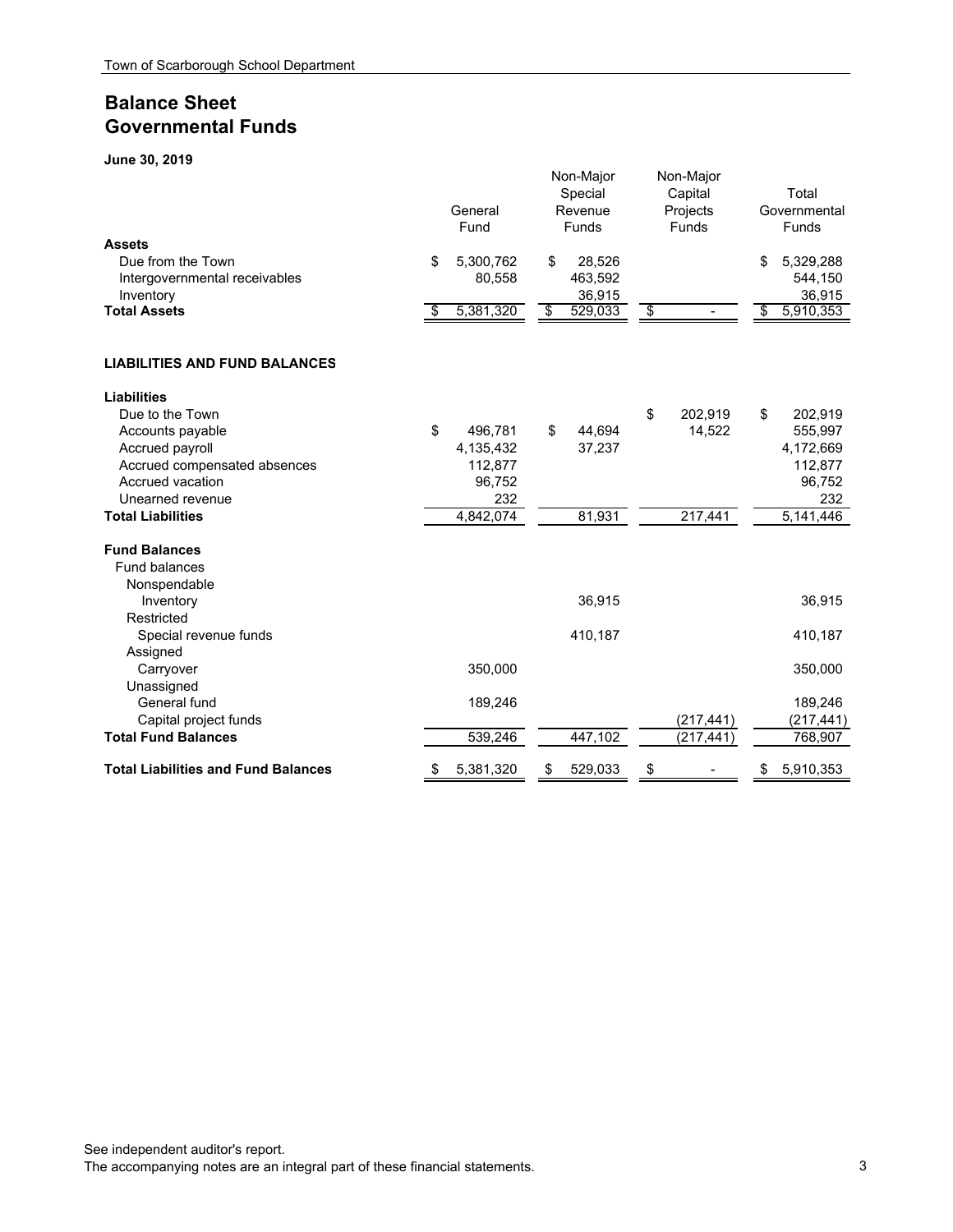# **Statement of Revenues, Expenditures and Changes in Fund Balances - Governmental Funds**

|                                                                | General<br>Fund | Non-Major<br>Special<br>Revenue<br>Funds | Non-Major<br>Capital<br>Projects<br>Funds | Total         |
|----------------------------------------------------------------|-----------------|------------------------------------------|-------------------------------------------|---------------|
| <b>Revenues</b>                                                |                 |                                          |                                           |               |
| Local allocation                                               | \$44,705,600    | \$<br>188,555                            | \$<br>47,000                              | \$44,941,155  |
| State subsidy                                                  | 2,596,959       |                                          |                                           | 2,596,959     |
| State subsidy - adult education                                | 28,326          |                                          |                                           | 28,326        |
| State agency clients                                           | 71,247          |                                          |                                           | 71,247        |
| On-behalf payments - State of Maine pension contribution       | 4,002,000       |                                          |                                           | 4,002,000     |
| On-behalf payments - other postemployment benefit contribution | 96,500          |                                          |                                           | 96,500        |
| Adult education                                                | 159,642         |                                          |                                           | 159,642       |
| Student extra-curricular fees                                  | 144,764         |                                          |                                           | 144,764       |
| Miscellaneous                                                  | 281,397         |                                          | 67,839                                    | 349,236       |
| Intergovernmental revenue                                      |                 | 1,346,487                                |                                           | 1,346,487     |
| Federal donated commodities received                           |                 | 64,419                                   |                                           | 64,419        |
| Sale of meals                                                  |                 | 1,104,407                                |                                           | 1,104,407     |
| <b>Total Revenues</b>                                          | 52,086,435      | 2,703,868                                | 114,839                                   | 54,905,142    |
| <b>Expenditures</b>                                            |                 |                                          |                                           |               |
| Regular instruction                                            | 20,005,387      |                                          |                                           | 20,005,387    |
| Special education                                              | 8,202,364       |                                          |                                           | 8,202,364     |
| Other instruction                                              | 1,277,216       |                                          |                                           | 1,277,216     |
| Student and staff support                                      | 4,643,600       |                                          |                                           | 4,643,600     |
| System administration                                          | 1,094,836       |                                          |                                           | 1,094,836     |
| School administration                                          | 1,825,721       |                                          |                                           | 1,825,721     |
| Transportation                                                 | 1,467,036       |                                          |                                           | 1,467,036     |
| Facilities maintenance                                         | 3,697,042       |                                          |                                           | 3,697,042     |
| Debt service and other commitments                             | 5,691,071       |                                          |                                           | 5,691,071     |
| Adult education                                                | 184,655         |                                          |                                           | 184,655       |
| On-behalf payments - State of Maine pension contribution       | 4,002,000       |                                          |                                           | 4,002,000     |
| On-behalf payments - other postemployment benefit contribution | 96,500          |                                          |                                           | 96,500        |
| Grant expenditures                                             |                 | 1,146,268                                |                                           | 1,146,268     |
| School lunch expenditures                                      |                 | 1,699,546                                |                                           | 1,699,546     |
| Federal donated commodities used                               |                 | 64,419                                   |                                           | 64,419        |
| Capital outlay                                                 |                 |                                          | 1,412,892                                 | 1,412,892     |
| <b>Total Expenditures</b>                                      | 52,187,428      | 2,910,233                                | 1,412,892                                 | 56,510,553    |
| Deficiency of Revenues Over Expenditures                       |                 |                                          |                                           |               |
| <b>Before Other Financing Sources (Uses)</b>                   | (100, 993)      | (206, 365)                               | (1,298,053)                               | (1,605,411)   |
| <b>Other Financing Sources (Uses):</b>                         |                 |                                          |                                           |               |
| Transfers (to) from other funds                                | (193, 458)      | 185,059                                  | 8,399                                     |               |
| Bond proceeds                                                  |                 |                                          | 675,367                                   | 675,367       |
| <b>Total Other Financing Sources (Uses)</b>                    | (193, 458)      | 185,059                                  | 683,766                                   | 675,367       |
| <b>Net Change in Fund Balances</b>                             | (294, 451)      | (21, 306)                                | (614, 287)                                | (930, 044)    |
| <b>Fund Balances</b>                                           |                 |                                          |                                           |               |
| <b>Beginning of Year</b>                                       | 833,697         | 468,408                                  | 396,846                                   | 1,698,951     |
| <b>End of Year</b>                                             | \$<br>539,246   | 447,102<br>\$                            | \$(217, 441)                              | \$<br>768,907 |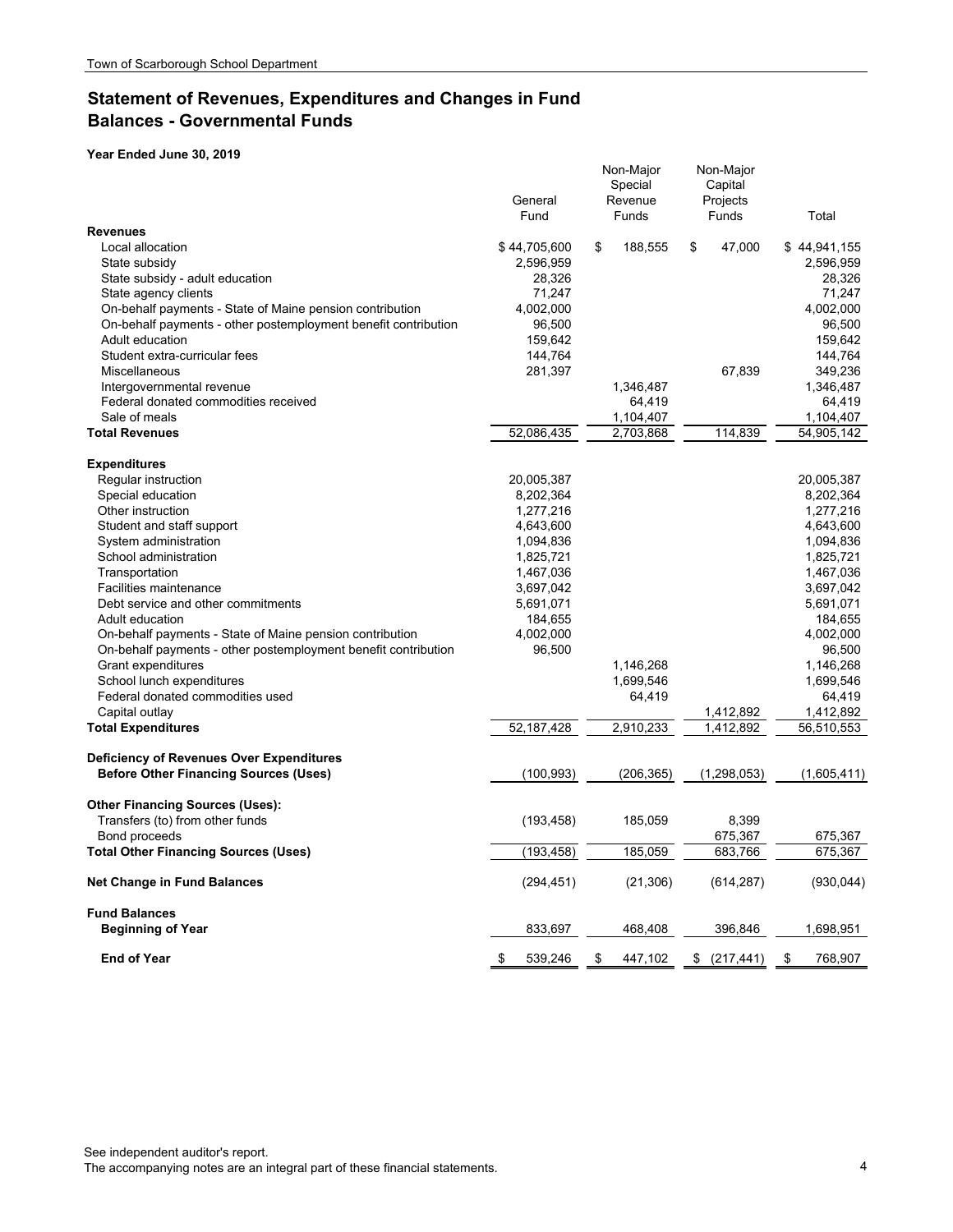# **Statement of Revenues, Expenditures and Changes in Fund Balance Budget (Non-GAAP Budgetary Basis) and Actual - General Fund**

|                                                                                                   | Original<br><b>Budget</b> | Final<br><b>Budget</b> | Actual        | Variance<br>Positive<br>(Negative) |
|---------------------------------------------------------------------------------------------------|---------------------------|------------------------|---------------|------------------------------------|
| <b>Revenues</b>                                                                                   |                           |                        |               |                                    |
| Local allocation                                                                                  | \$44,705,600              | \$44,705,600           | \$44,705,600  |                                    |
| State subsidy                                                                                     | 2,744,404                 | 2,744,404              | 2,596,959     | \$<br>(147, 445)                   |
| MLTI state reimbursement                                                                          | 131,000                   | 131,000                | 131.000       |                                    |
| State agency clients                                                                              | 120,000                   | 120,000                | 71,247        | (48, 753)                          |
| Student activities fees                                                                           | 150,000                   | 150,000                | 144,764       | (5,236)                            |
| <b>Miscellaneous</b>                                                                              | 175,500                   | 175,500                | 150,397       | (25, 103)                          |
| Adult education                                                                                   | 188,501                   | 188,501                | 187,968       | (533)                              |
| <b>Total Revenues</b>                                                                             | 48,215,005                | 48,215,005             | 47,987,935    | (227,070)                          |
| <b>Expenditures</b>                                                                               |                           |                        |               |                                    |
| Regular instruction                                                                               | 20,152,005                | 20,127,096             | 20,005,387    | 121,709                            |
| Special education                                                                                 | 8,324,229                 | 8,324,229              | 8,202,364     | 121,865                            |
| Career and technical education                                                                    | 9,000                     | 9,000                  |               | 9,000                              |
| Other instruction                                                                                 | 1,283,875                 | 1,283,875              | 1,277,216     | 6,659                              |
| Student and staff support                                                                         | 4,809,568                 | 4,824,477              | 4,643,600     | 180,877                            |
| System administration                                                                             | 1,074,587                 | 1,096,257              | 1,094,836     | 1,421                              |
| School administration                                                                             | 1,831,630                 | 1,841,630              | 1,825,721     | 15,909                             |
| Transportation                                                                                    | 1,427,492                 | 1,474,378              | 1,467,036     | 7,342                              |
| <b>Facilities maintenance</b>                                                                     | 3,923,047                 | 3,854,491              | 3,697,042     | 157,449                            |
| Debt service and other commitments                                                                | 5,691,071                 | 5,691,071              | 5,691,071     |                                    |
| Adult education                                                                                   | 188,501                   | 188,501                | 184,655       | 3,846                              |
| <b>Total Expenditures</b>                                                                         | 48,715,005                | 48,715,005             | 48,088,928    | 626,077                            |
| <b>Excess (Deficiency) of Revenues Over</b><br><b>Expenditures Before Other Financing Sources</b> | (500,000)                 | (500,000)              | (100, 993)    | 399,007                            |
| <b>Other Financing Sources</b><br>Transfers from other funds                                      |                           |                        |               |                                    |
|                                                                                                   |                           |                        | (193, 458)    | (193, 458)                         |
| <b>Excess (Deficiency) of Revenues Over Expenditures</b>                                          | (500,000)                 | (500,000)              | (294, 451)    | 205,549                            |
| <b>Beginning Fund Balance Utilized</b>                                                            | 500,000                   | 500,000                | 833,697       | 333,697                            |
| <b>Fund Balance, End of Year</b>                                                                  | \$                        | \$                     | \$<br>539,246 | \$<br>539,246                      |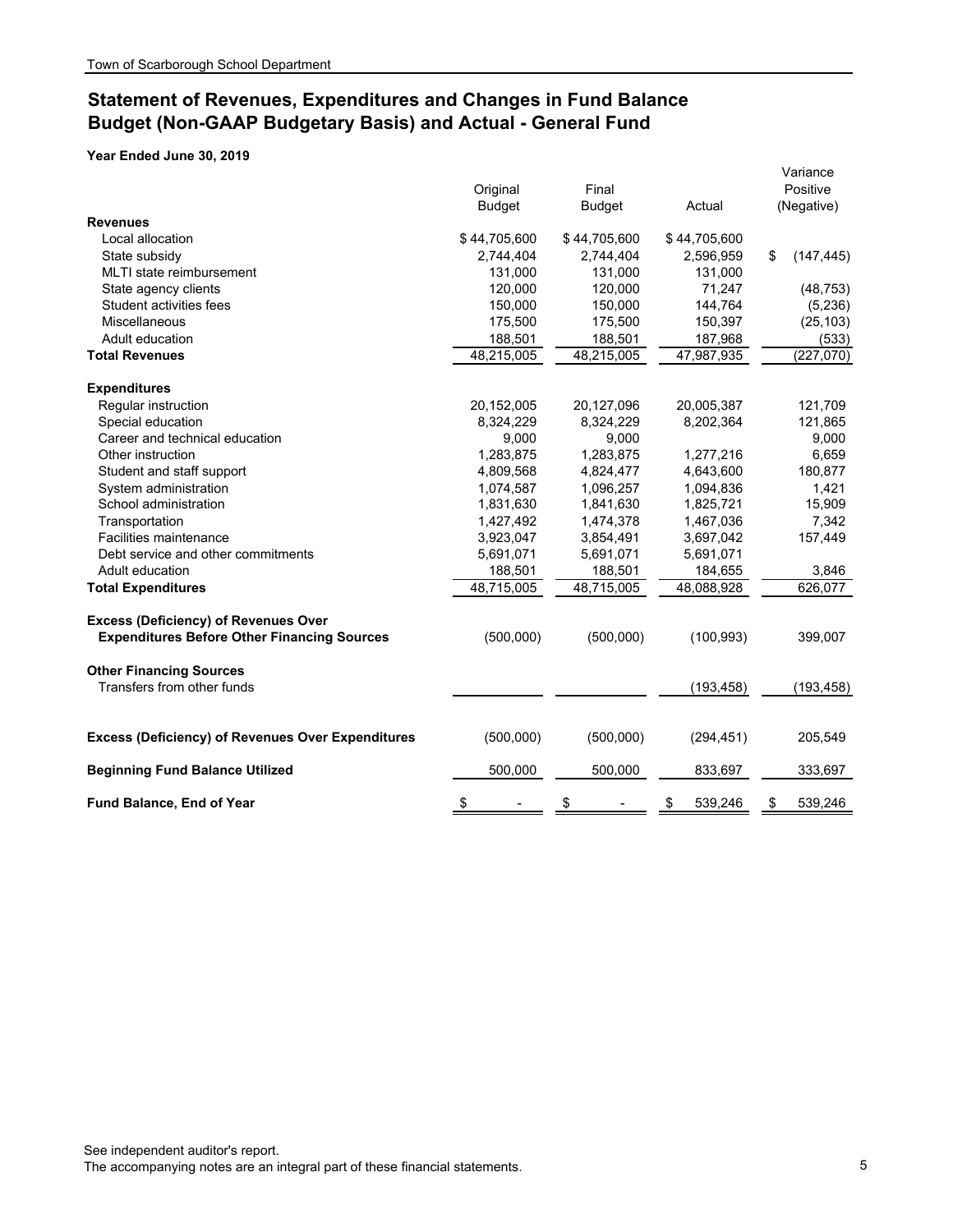# **Statement of Fiduciary Net Position Fiduciary Funds**

# **June 30, 2019**

|                                  | Private-<br>Purpose<br><b>Trusts</b> | Agency<br><b>Funds</b> |
|----------------------------------|--------------------------------------|------------------------|
| <b>Assets</b>                    |                                      |                        |
| Cash and cash equivalents        |                                      | \$<br>658,806          |
| Investments                      | 222,941<br>- \$                      |                        |
| <b>Total Assets</b>              | 222,941                              | 658,806                |
| <b>Liabilities</b>               |                                      |                        |
| Due to student groups            |                                      | 658,806                |
| <b>Total Liabilities</b>         |                                      | 658,806                |
| <b>Net Position</b>              |                                      |                        |
| Held in trust for other purposes | 222,941<br>\$                        |                        |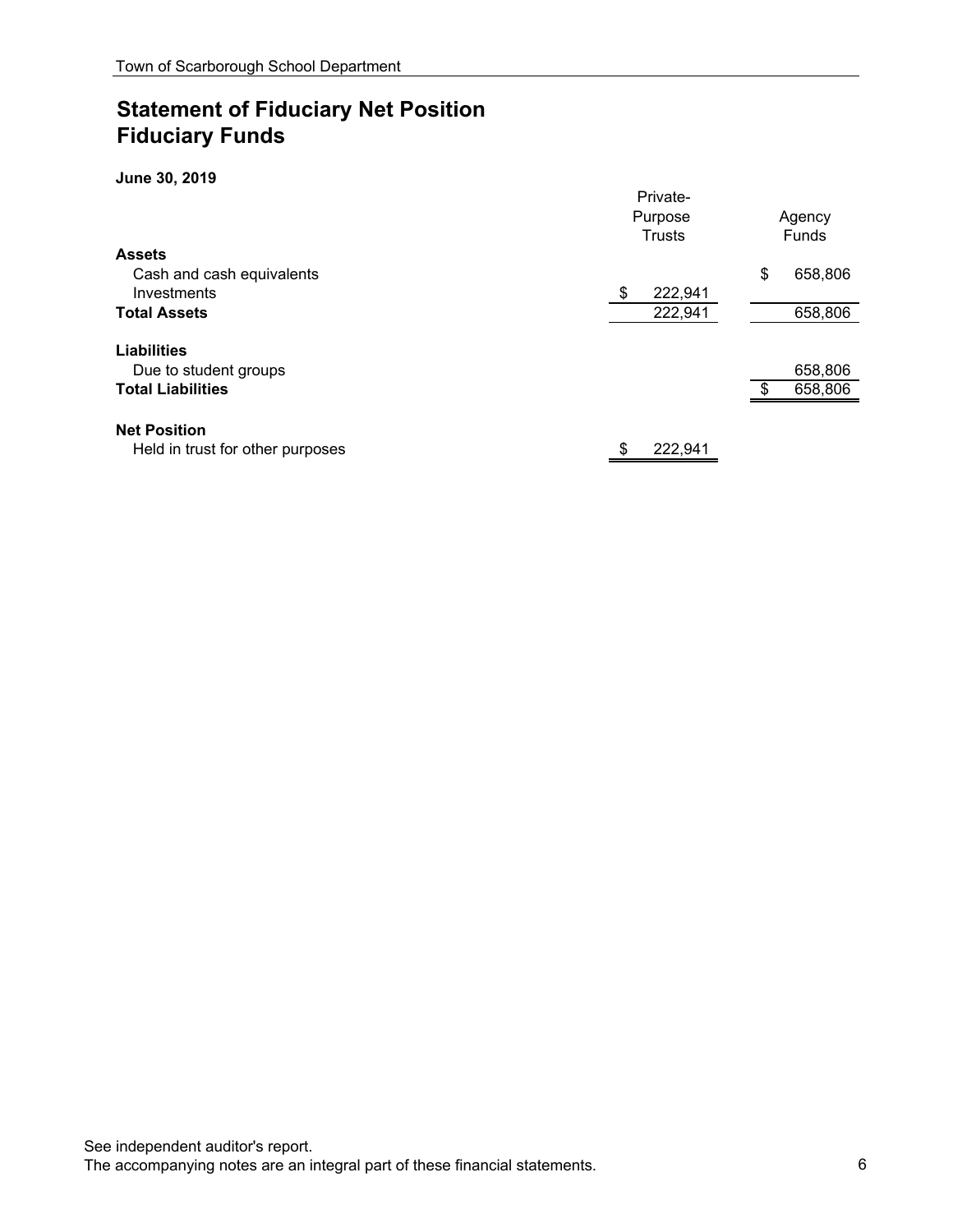# **Statement of Changes in Fiduciary Net Position Fiduciary Funds**

|                                   | Private-<br>Purpose<br><b>Trusts</b> |
|-----------------------------------|--------------------------------------|
| <b>Additions</b>                  |                                      |
| Interest income and contributions | 6,612<br>\$                          |
| <b>Total Additions</b>            | 6,612                                |
| <b>Deductions</b>                 |                                      |
| Scholarship distributions         | 5,000                                |
| <b>Total Deductions</b>           | 5,000                                |
| <b>Change in Net Position</b>     | 1,612                                |
| Net Position, Beginning of Year   | 221,329                              |
| Net Position, End of Year         | 222,941<br>\$                        |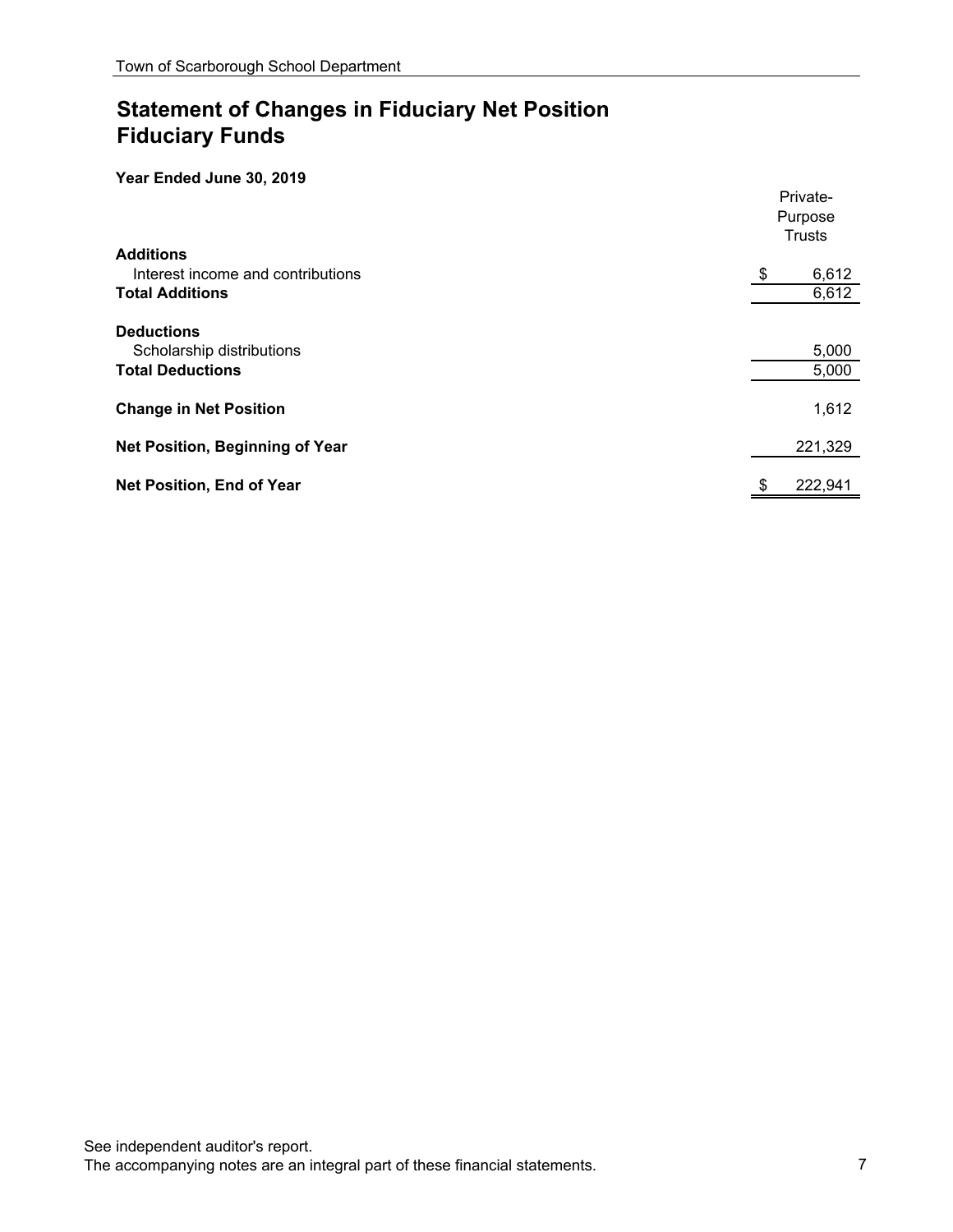# **June 30, 2019**

# **NOTE 1 – SUMMARY OF SIGNIFICANT ACCOUNTING POLICIES**

The Town of Scarborough School Department (the School Department) provides elementary and secondary education for the children living in Scarborough, Maine.

The financial statements have been prepared in accordance with accounting principles generally accepted in the United States (GAAP) as applied to governmental units. The Governmental Accounting Standards Board (GASB) is the standard-setting body for governmental accounting and financial reporting. The GASB periodically updates its codification of the existing Governmental Accounting and Financial Reporting Standards which, along with subsequent GASB pronouncements (standards and interpretations), constitute GAAP for governmental units. GAAP also includes guidance from the American Institute of Certified Public Accountants in the publication entitled State and Local Governments. The more significant of the School Department's accounting policies are described below.

## **Reporting Entity**

 The School Department operates as a department of the Town of Scarborough, Maine (the Town), the financial statements of which have been issued in a separate report.

 The accompanying financial statements present only the School Department's operations and are not intended to present fairly the financial position and results of operations of the Town in conformity with accounting principles generally accepted in the United States. Certain disclosures relevant to both the School Department are omitted herein and have been disclosed in the Town's financial statements.

#### **Basis of Presentation**

 The financial statements report detailed information about the School Department. The focus of governmental financial statements is on major funds rather than reporting funds by type. The major fund is required to be presented in a separate column.

#### **Governmental Funds**

Governmental funds are those through which most governmental functions of the School Department are financed. Governmental fund reporting focuses on the sources, uses, and balances of current financial resources. Expendable assets are assigned to the various governmental funds according to the purposes for which they may or may not be used. Current liabilities are assigned to the fund from which they will be paid. The difference between governmental fund assets and liabilities is reported as fund balance. The School Department is reporting all funds using the major fund format.

### **General Fund**

The general fund is used to account for all financial resources, except those required to be accounted for in another fund. This is a budgeted fund, and any fund balances are considered as resources available for use.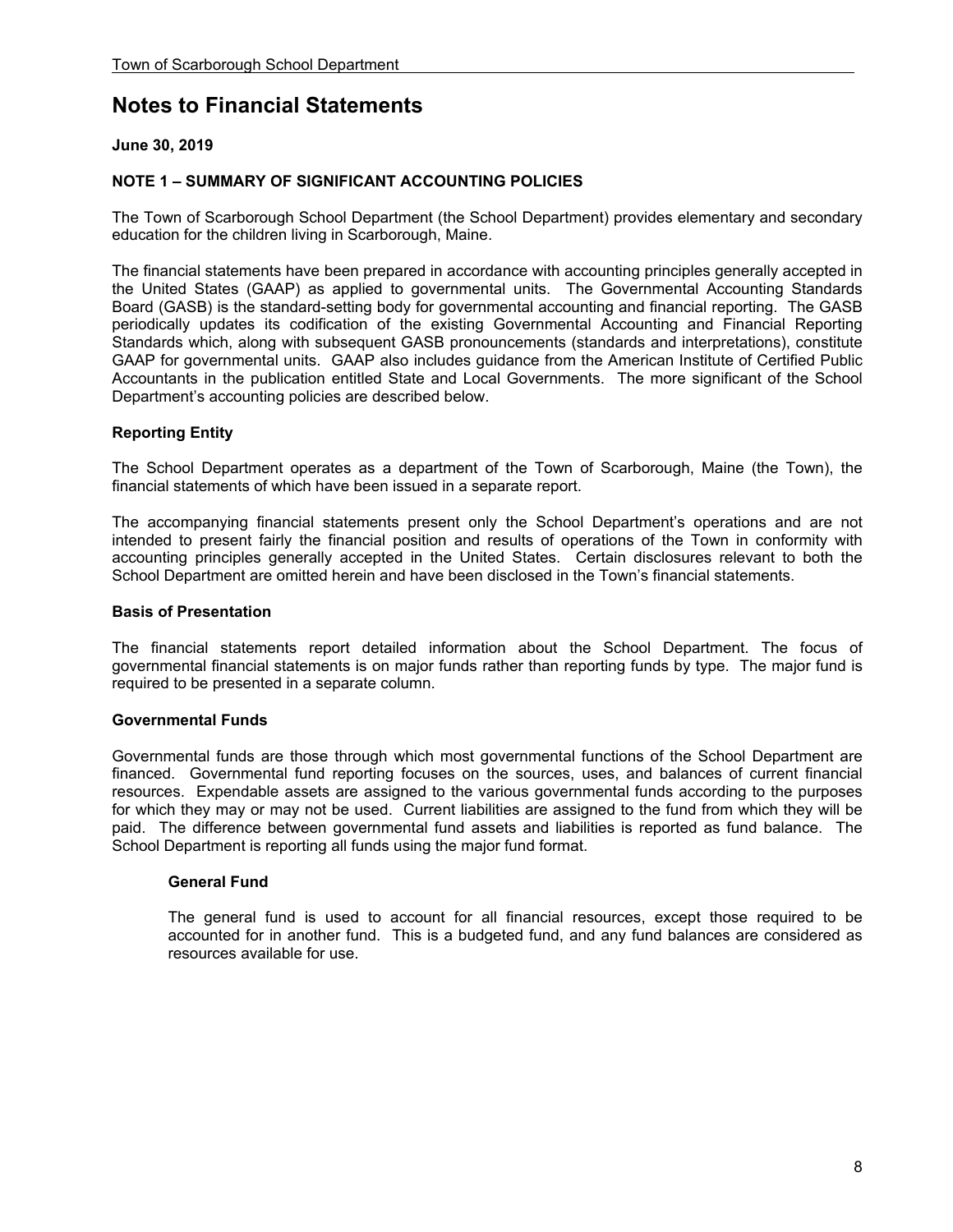# **June 30, 2019**

## **NOTE 1 – SUMMARY OF SIGNIFICANT ACCOUNTING POLICIES – CONTINUED**

#### **Special Revenue Funds**

Special revenue funds are used to account for the proceeds of specific revenue sources (other than major capital projects requiring separate accounting because of legal or regulatory provisions or administrative action).

## **Capital Project Funds**

Capital project funds are used to account for financial resources segregated for the acquisition or construction of major capital facilities. Such resources are derived principally from the proceeds of general obligation bond issues.

### **Fiduciary Funds**

Fiduciary fund reporting focuses on net position and changes in net position. The fiduciary fund category is split into four classifications: Pension trust funds, investment trust funds, private purpose trust funds, and agency funds. Trust funds are used to account for assets held by the School Department under a trust agreement for individuals, private organizations, or other governments and are not available to support the School Department's own programs. The School Department's only trust fund is a private purpose trust fund which accounts for nonexpendable trusts established for the benefit of the School Department and its students. Agency funds are custodial in nature (assets equal liabilities) and do not involve any measurement of results of operations. The School Department agency fund accounts for various student-managed activities and scholarship funds for the benefit of the School Department's students.

#### **Measurement Focus**

All governmental funds are accounted for using a flow of current financial resources measurement focus. With this measurement focus, only current assets and current liabilities are generally included on the balance sheet. The statement of revenues, expenditures, and changes in fund balances reflects the sources (i.e., revenues and other financing sources) and uses (i.e., expenditures and other financing uses) of current financial resources.

#### **Basis of Accounting**

Basis of accounting determines when transactions are recorded in the financial records and reported on the financial statements. Governmental funds use the modified accrual basis of accounting.

#### **Revenues – Exchange and Non-Exchange Transactions**

Revenue resulting from exchange transactions, in which each party gives and receives essentially equal value, is recorded on the modified accrual basis in the year in which the resources are measurable and become available. Available means the resources will be collected within the current fiscal year or are expected to be collected soon enough thereafter to be used to pay liabilities of the current fiscal year. For the School Department, available means expected to be received within 60 days of fiscal year-end.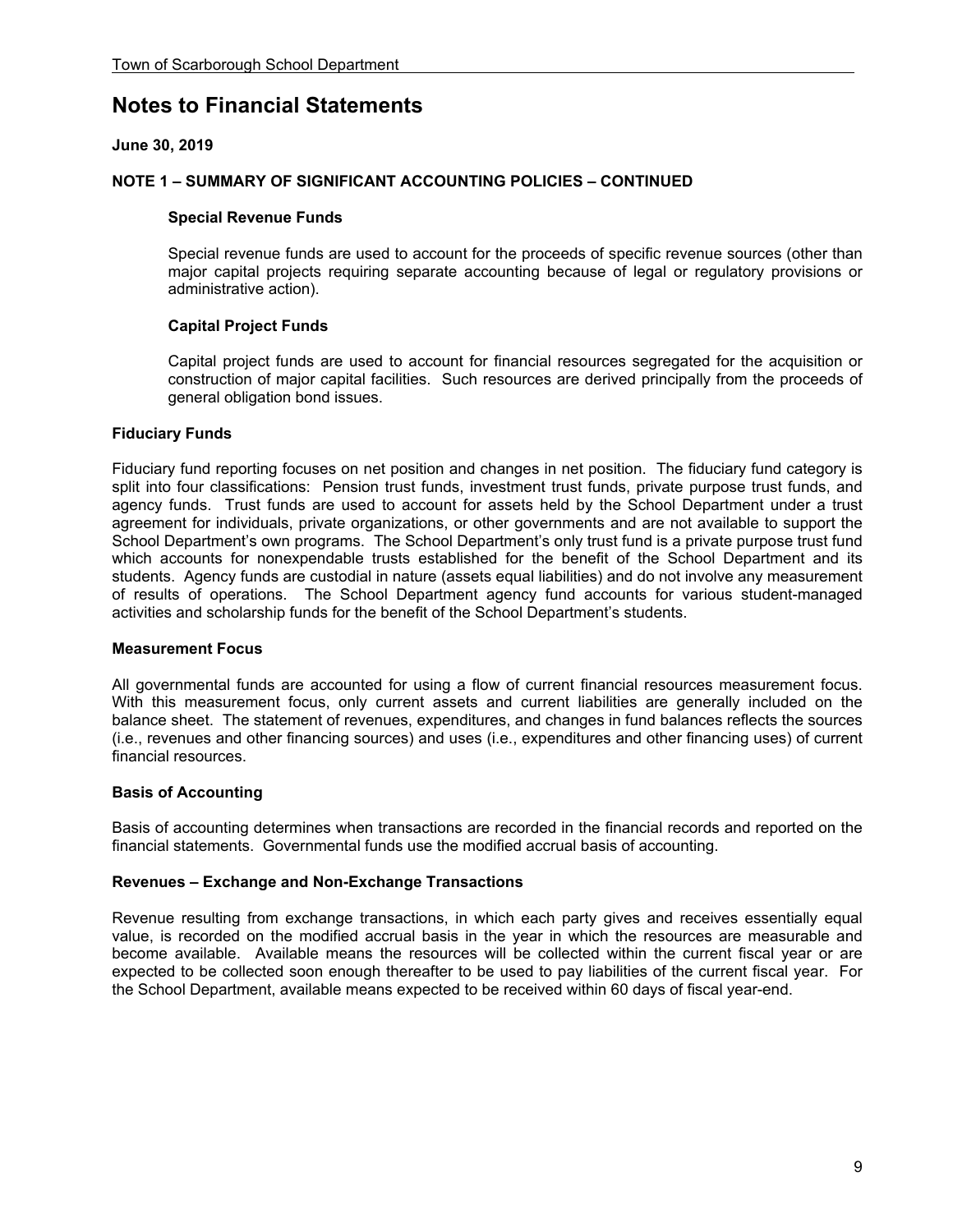# **June 30, 2019**

# **NOTE 1 – SUMMARY OF SIGNIFICANT ACCOUNTING POLICIES – CONTINUED**

### **Revenues – Exchange and Non-Exchange Transactions – Continued**

Non-exchange transactions, in which the School Department receives value without directly giving equal value in return, include local assessments, state allocations, on-behalf payments, grants and donations. On the modified accrual basis, revenue from these sources must be available before it can be recognized and is recognized in the period in which all eligibility requirements have been satisfied. Eligibility requirements include timing requirements, which specify the year when the resources are required to be used or the fiscal year when use is first permitted; matching requirements, in which the School Department must provide local resources to be used for a specified purpose; and expenditure requirements, in which the resources are provided to the School Department on a reimbursement basis.

### **Expenditures**

The measurement focus of governmental fund accounting is on decreases in net financial resources (expenditures). Expenditures are generally recognized in the accounting period in which the related fund liability is incurred, if measurable. Allocations of cost, such as depreciation and amortization, are not recognized in governmental funds.

### **Budgetary Accounting**

The School Department utilizes a formal budgetary accounting system to control revenues and expenditures accounted for in the General Fund. The budget is established in accordance with the various laws that govern the School Department's operations. The budget is presented on the modified accrual basis of accounting, except for on-behalf payments, which is excluded from both revenues and expenditures on the budgetary basis of accounting.

The following procedures are followed in establishing budgetary data reflected in the financial statements:

- Early in the second half of the previous fiscal year, the School Department prepares a budget for the current fiscal year beginning July 1. The operating budget includes proposed expenditures and the means of financing them.
- A meeting of the residents of the Town is then called for the purpose of adopting both the proposed Town and School Department's budgets after public notice of the meeting has been given.
- Prior to July 1 the budget is adopted.

Encumbrance accounting, under which purchase orders, contracts and other commitments for the expenditure of monies are recorded to reserve that portion of the applicable appropriation, is employed in the governmental funds. Encumbrances outstanding at year-end are reported as a reservation of fund balance since they do not constitute expenditures or liabilities and will be re-appropriated and honored during the subsequent year. Encumbrances are not treated as expenditures under the budgetary basis.

 All unexpended and unencumbered appropriations lapse at year-end unless specific approval is granted to carry forward such amounts.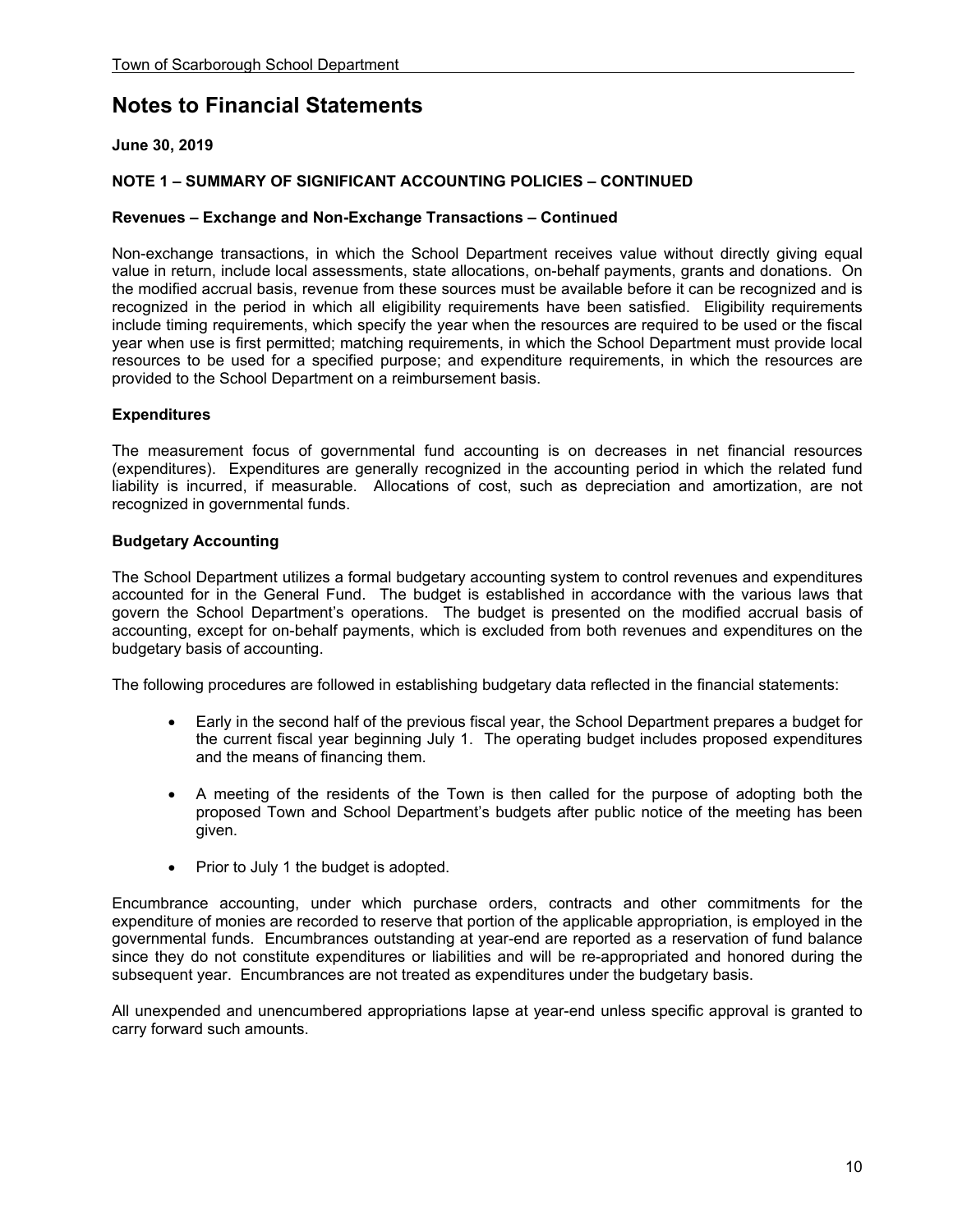# **June 30, 2019**

# **NOTE 1 – SUMMARY OF SIGNIFICANT ACCOUNTING POLICIES – CONTINUED**

#### **Inventories**

School lunch inventories are valued at the lower of cost (first in-first out basis) or market. The cost of inventories is recorded as an expense when consumed, rather than when purchased. Inventories include the value of U.S. Department of Agriculture commodities donated to the School Lunch Program.

## **Capital Assets**

Capital assets of the School Department are recorded on the entity-wide financial statements of the Town.

### **Interfund Assets/Liabilities**

On fund financial statements, receivables and payables resulting from short-term interfund loans are classified as "due from/to other funds." Interfund balances within governmental activities are eliminated on the government-wide statement of net position.

### **Transfers**

Transfers are used to move revenues from the fund that a statute or budget requires them to collect to the fund that a statue or budget requires them to expend and to also move unrestricted revenue collected in the general fund to finance various programs accounted for in other funds in accordance with budgetary authorizations.

#### **Compensated Absences**

Compensated absences are earned in varying amounts by employees of the School Department. The total long-term liability of \$1,319,868 has been recorded in the government-wide financial statements of the Town and the portion that is currently due to employees of the School Department as of June 30, 2019, is \$209,629, which is also included in the fund financial statements.

## **Fund Balances**

In the governmental fund financial statements, fund balance is reported in five classifications.

- **Nonspendable** Amounts that are not in spendable form, such as inventories and prepaid items or are legally or contractually required to be maintained intact.
- **Restricted** Resources with constraints placed on the use of resources are either (a) externally imposed by creditors (such as through debt covenants), grantors, contributors, or laws or regulations of other governments; or (b) imposed by law through constitutional provisions or enabling legislation.
- **Committed** Resources which are subject to limitations the government imposes upon itself at its highest level of decision making, and that remain binding unless removed in the same manner.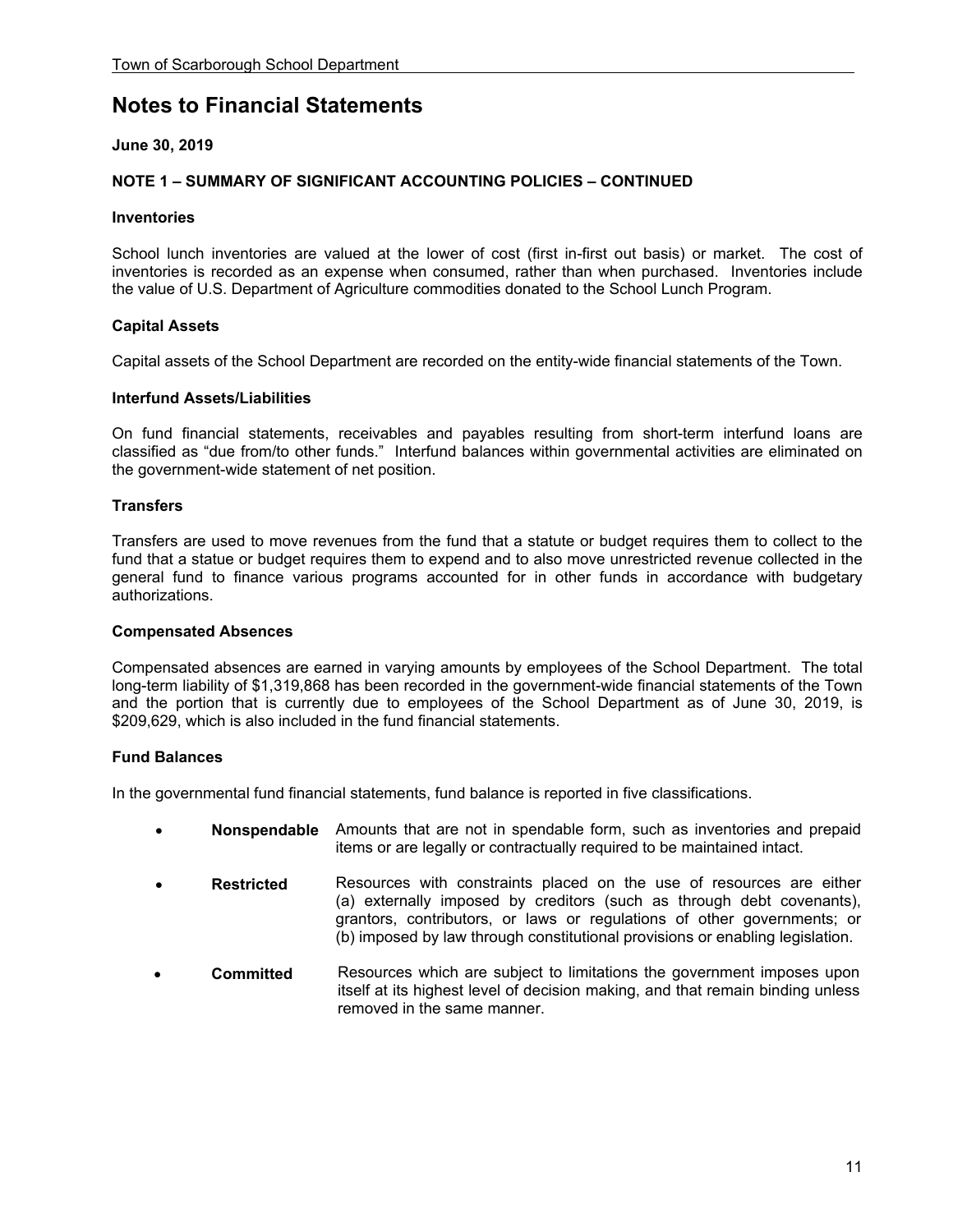**June 30, 2019** 

# **NOTE 1 – SUMMARY OF SIGNIFICANT ACCOUNTING POLICIES – CONTINUED**

### **Fund Balances – Continued**

| $\bullet$ | <b>Assigned</b> | Resources neither restricted nor committed for which a government has a<br>stated intended use as established by the School Board or a body or official<br>to which the School Board has delegated the authority to assign amounts<br>for specific purposes. |
|-----------|-----------------|--------------------------------------------------------------------------------------------------------------------------------------------------------------------------------------------------------------------------------------------------------------|
|           |                 |                                                                                                                                                                                                                                                              |

 **Unassigned** Resources which cannot be properly classified in one of the other four categories. The General Fund should be the only fund that reports a positive unassigned fund balance amount.

 The School Board establishes (and modifies or rescinds) fund balance commitments by passage of a resolution. Assigned fund balance is established by the School Board through adoption of the budget as intended for a specific purpose. A fund balance assignment is further indicated in the budget document as an assignment of the fund (such as for fund balance carryover).

 The School Department's spending policy for programs with multiple revenue sources is to consider restricted funds to be spent first, then spent out of committed funds, assigned funds, and unassigned funds.

## **Estimates**

The preparation of financial statements in conformity with accounting principles generally accepted in the United States requires management to make estimates and assumptions that affect the amounts reported in the financial statements and accompanying notes. Actual results may differ from those estimates.

# **NOTE 2 – CAPITAL ASSETS**

In accordance with GASB Statement No. 34, the School Department has reported all capital assets in the Town's Government-Wide Statement of Net Position.

## **NOTE 3 – LONG-TERM DEBT**

In accordance with GASB Statement No. 34, the School Department has reported all long-term debt in the Town's Government-Wide Statement of Net Position. The School Department has certain bonds payable and one capital lease for copier equipment. Total annual debt service requirements as of June 30, 2019 are, as follows:

| Year Ending   |              | <b>Bonds Payable</b> |               | Capital Lease Obligations |              | Totals       |
|---------------|--------------|----------------------|---------------|---------------------------|--------------|--------------|
| June 30,      | Principal    | Interest             | Principal     | Interest                  | Principal    | Interest     |
| 2020          | \$3.258.750  | \$2.080.361          | 49.567<br>\$. | \$<br>1,224               | \$3,308,317  | \$2,081,585  |
| 2021          | 3,303,026    | 1,944,641            |               |                           | 3,303,026    | 1,944,641    |
| 2022          | 3,183,897    | 1,818,364            |               |                           | 3,183,897    | 1,818,364    |
| 2023          | 2,848,603    | 1,725,073            |               |                           | 2,848,603    | 1,725,073    |
| 2024          | 3,230,150    | 1,611,045            |               |                           | 3,230,150    | 1.611.045    |
| $2025 - 2029$ | 14.015.510   | 6,278,242            |               |                           | 14,015,510   | 6,278,242    |
| $2030 - 2034$ | 13,369,670   | 3,583,002            |               |                           | 13,369,670   | 3,583,002    |
| $2035 - 2039$ | 6,794,671    | 1,498,806            |               |                           | 6,794,671    | 1,498,806    |
| $2040 - 2043$ | 4,315,000    | 292,905              |               |                           | 4,315,000    | 292,905      |
| Total         | \$54,319,277 | \$20,832,439         | 49,567<br>S   | 1,224<br>S                | \$54,368,844 | \$20,833,663 |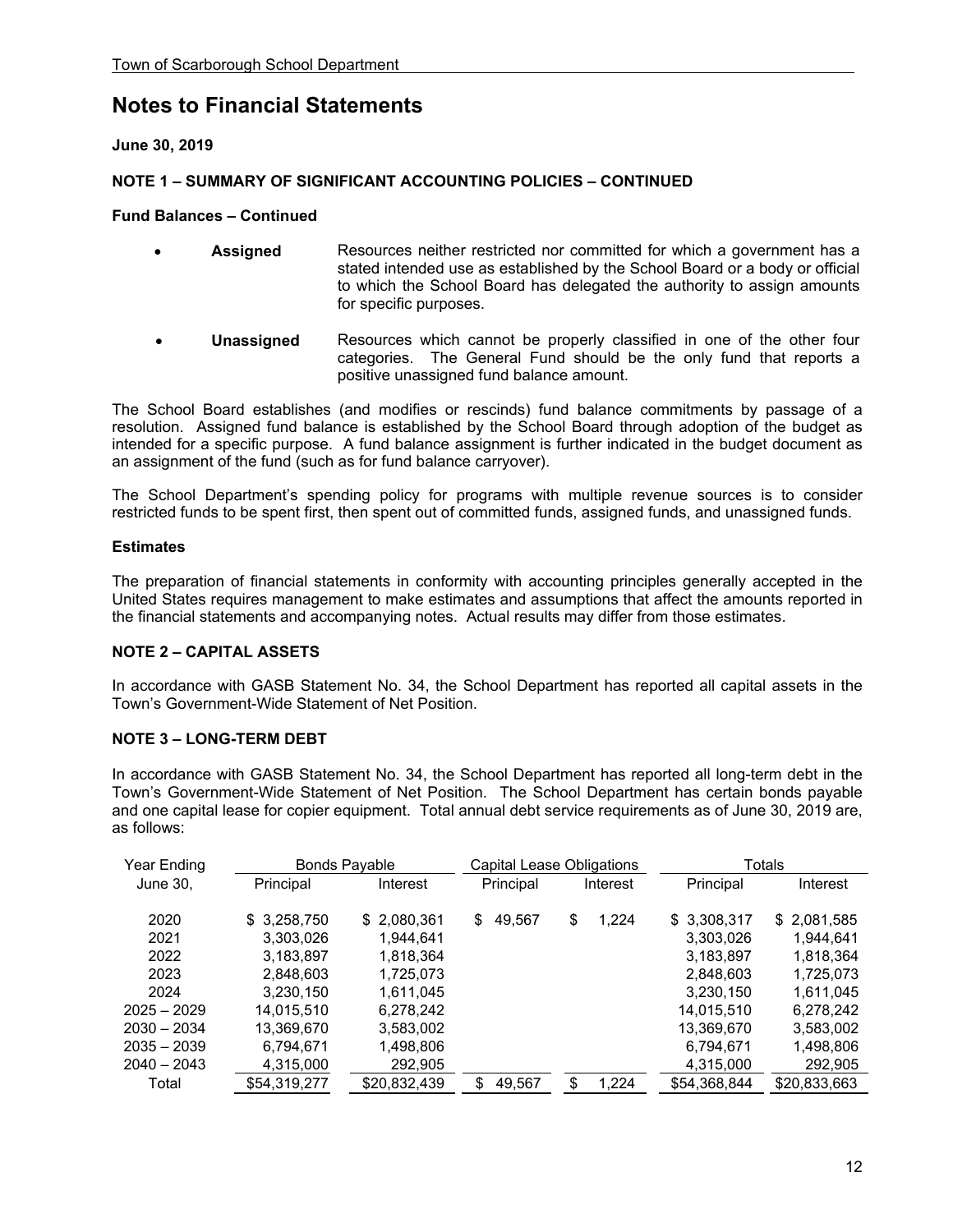# **June 30, 2019**

### **NOTE 4 – EMPLOYEE RETIREMENT SYSTEMS**

GASB Statement No. 68, *Accounting and Financial Reporting for Pensions – and amendment of GASB Statement No 27,* was implemented by the Town and the associated liability has been reported in the Town's government-wide financial statements.

### **Maine Public Employees Retirement – Teachers Group**

### **Description of Plan**

All school teachers, plus other qualified educators, participate in the Maine Public Employees Retirement System's teacher group. The teacher's group is a cost-sharing plan with a special funding situation, established by the Maine State Legislature. The Maine Public Employees Retirement System provides retirement and disability benefits, annual cost-of-living adjustments, and death benefits to plan members and beneficiaries. The Maine State Legislature establishes and amends benefit provisions. The Maine Public Employees Retirement System issues a publicly available financial report that includes financial statements and required supplementary information for the teacher's group.

That report may be obtained by writing to Maine State Retirement System, 46 State House Station, Augusta, ME 04333-0046 or by calling 1-800-451-9800.

### **Funding Policy**

Plan members are required to contribute 7.65% of their compensation to the retirement system. The State of Maine Department of Education is required, by the same statute, to contribute the employer contribution which amounts to approximately \$3,646,000 (14.65%) for the fiscal year 2019. This amount has been reported as an intergovernmental revenue and retirement expenditure in the GAAP basis financial statements (page 4). The School contributes for federally funded teachers 11.68% of their compensation. This amounted to approximately \$68,000 during the fiscal year 2019. This cost is charged to the applicable grant.

The School Department also makes a contribution to the Maine Public Employees Retirement System Teachers Fund for the teachers of the School Department. The payment is determined by an actuary and is approximately 3.97% of the qualified teachers' salaries for the entire teachers' fund. For the year ended June 30, 2019, the amount of this contribution was approximately \$1,006,000.

#### **Consolidated Retirement Pension Plan**

#### **Description of the Plan**

School Department custodians, school lunch personnel and other non-teacher personnel can elect to participate in the Maine Public Employees Retirement System Consolidated Plan, a cost sharing multiple-employer public employee retirement system established by the Maine State Legislature. The Maine Public Employees Retirement System provides retirement and disability benefits, annual cost-of-living adjustments, and death benefits to plan members and beneficiaries. The Maine State Legislature establishes and amends benefit provisions. The Maine Public Employees Retirement System issues a publicly available financial report that includes financial statements and required supplementary information for the Consolidated Plan. That report may be obtained by writing to Maine Public Employees Retirement System, 46 State House Station, Augusta, ME 04333-0046 or by calling 1-800-451-9800.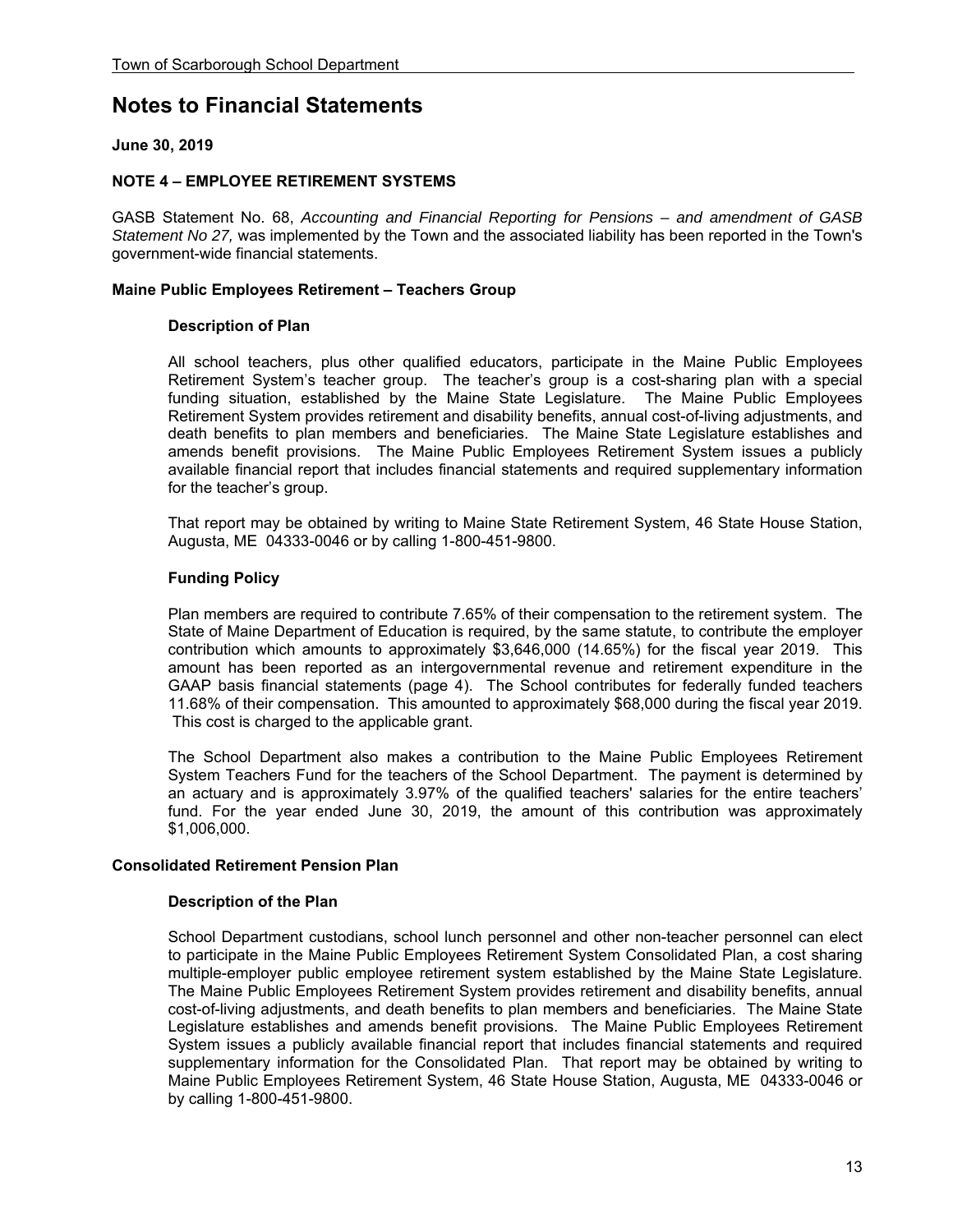# **June 30, 2019**

# **NOTE 4 – EMPLOYEE RETIREMENT SYSTEMS – CONTINUED**

### **Consolidated Retirement Pension Plan – Continued**

### **Funding Policy**

The contribution rates of plan members and the School Department and the Town are established and may be amended by the Maine Public Employees Retirement System Board of Trustees. The School Department's contribution to the Maine Public Employees Retirement System Consolidated Plan for the year ended June 30, 2019 was approximately \$184,000.

### **Retiree Group Health Insurance Plan**

### **Description of the Plan**

The School Department is a participant in the MEA Benefits Trust (MEABT). MEABT was established by the Maine Education Association on April 10, 1993, as an employee welfare benefit plan. The MEABT is administered by Trustees, in accordance with its terms for the exclusive benefit of Plan participants and beneficiaries. The principal asset of the MEABT is a group insurance contract, currently held with Anthem Blue Cross and Blue Shield of Maine, which provides medical, hospital, surgical, prescription coverage and related health benefits to individuals of the School Department, including active educators, retired and disabled educators and related personnel and their dependents. The School Department's participation in the MEABT plan is considered its own post-retirement benefit plan, based on its own census data or participants in the trust. The MEABT does not issue a separate financial report for its OPEB. No assets are accumulated in a trust that meets the criteria in paragraph 4 of GASB Statement No. 75.

## **Funding Policy**

The State of Maine contributes on behalf of the District's retired teachers participating in the plan an amount equal to 45% of the blended single premium for the retiree's healthcare coverage. Using the census data for the measurement period ended June 30, 2018 the estimated on-behalf OPEB subsidy for year ended June 30, 2019 was approximately \$356,000. The amount has been recorded as a revenue and expenditure in the general fund in the statement of revenues, expenditures and changes in fund balances - governmental funds.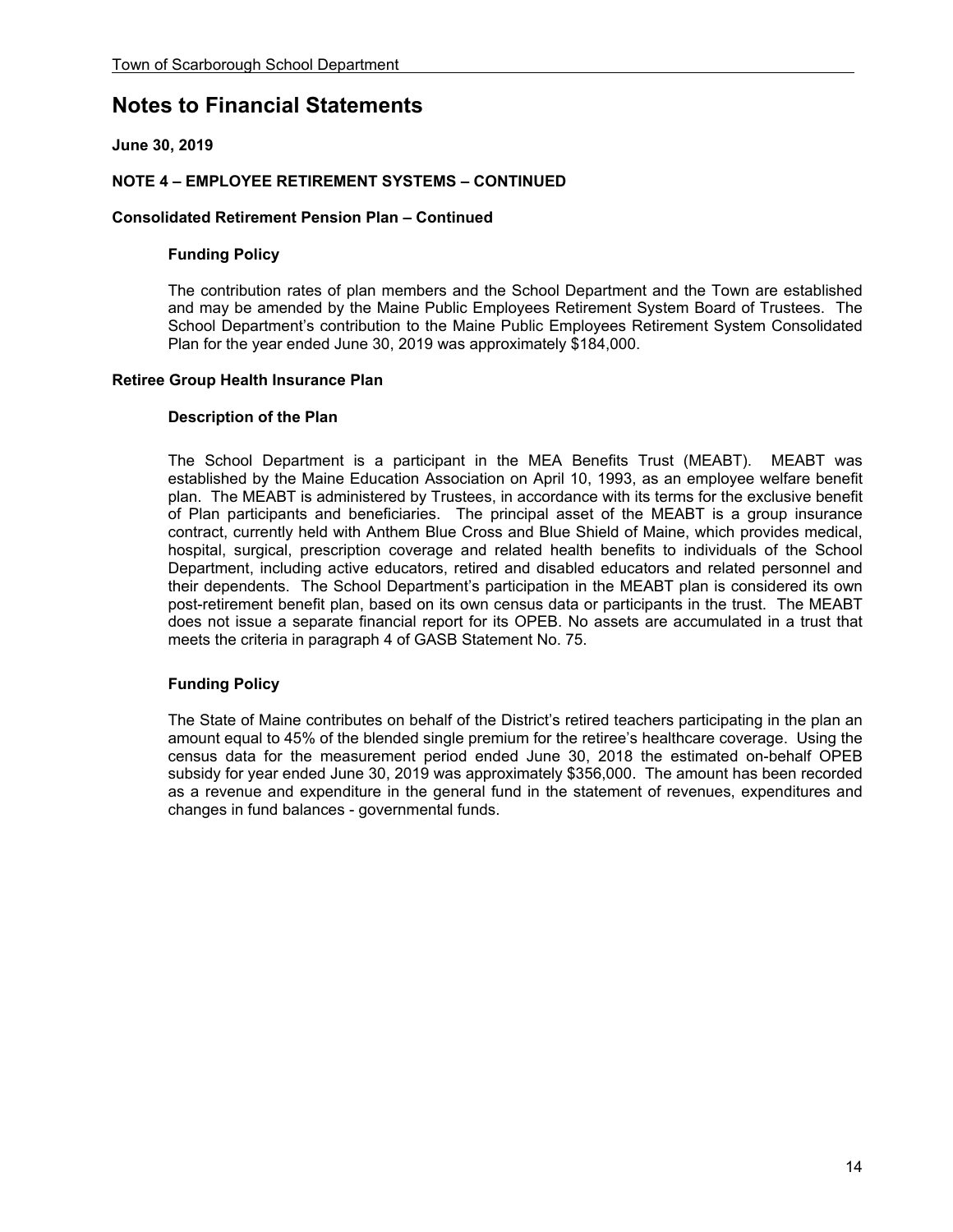**June 30, 2019** 

## **NOTE 5 – CONTINGENCIES**

### **Grants**

The School Department participates in numerous state and federal grant programs, which are governed by various rules and regulations of the grantor agencies. Costs charged to the respective grant programs are subject to audit and adjustment by the grantor agencies. Therefore, to the extent that the School Department has not complied with the rules and regulations governing the grants, refunds of any money received may be required. In the opinion of the School Department, there are no significant contingent liabilities relating to compliance with the rules and regulations governing the respective grants. Therefore, no provision has been recorded in the accompanying financial statements for such contingencies.

### **Insurance**

The School Department is exposed to various risks of loss related to tort, theft of, damage to and destruction of assets, errors, and omissions, and natural disasters for which the School Department carries commercial insurance.

Based on the coverage provided by the commercial insurance purchased, the School Department is not aware of any material actual or potential claim liabilities which should be recorded at June 30, 2019. There have been no significant reductions in commercial insurance coverage from the prior year and no settlements have exceeded commercial insurance coverage in any of the past three years.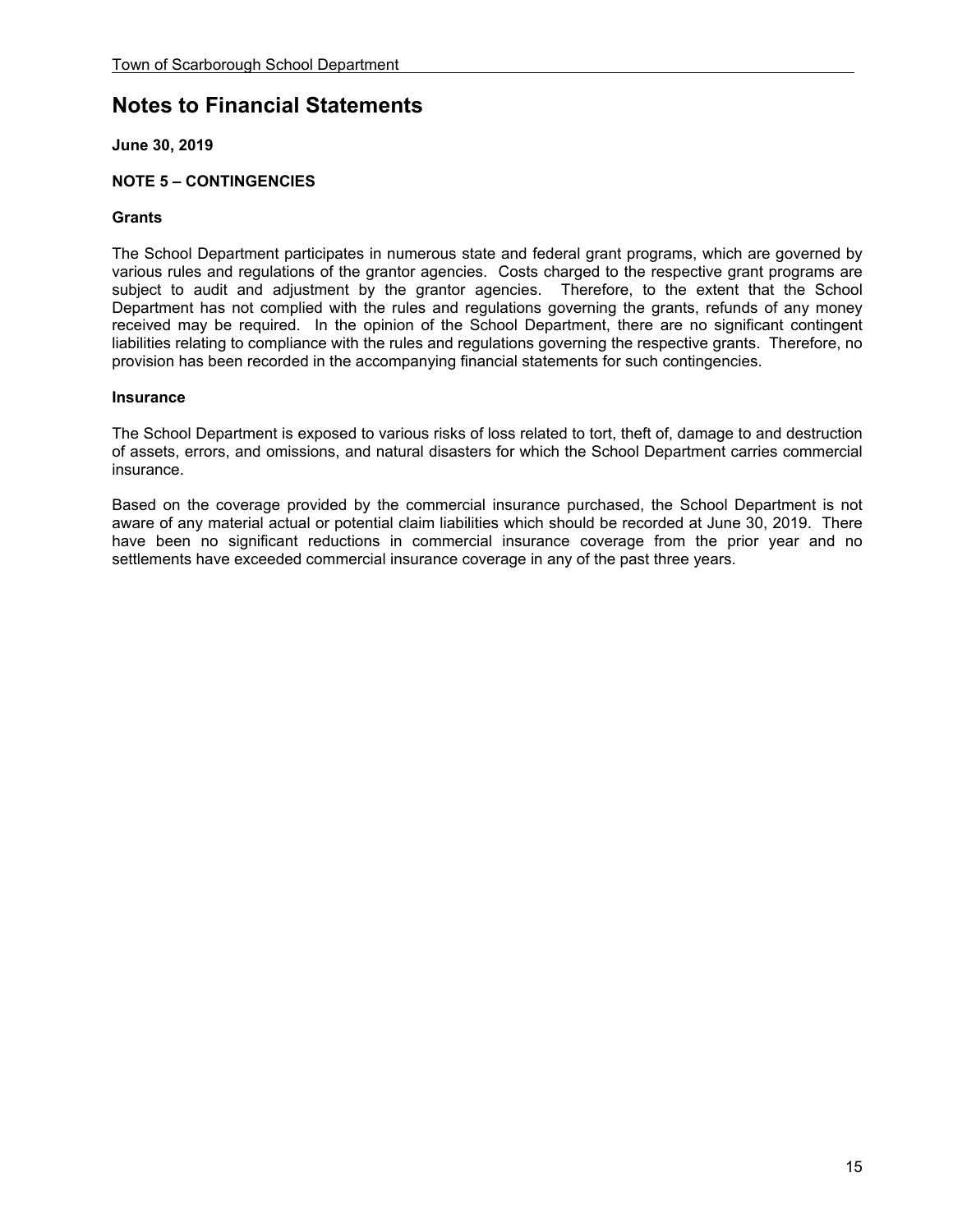

## **Independent Auditor's Report on Additional Information**

Board of Education Town of Scarborough School Department Scarborough, Maine

We have audited the financial statements of the Town of Scarborough School Department as of and for the year ended June 30, 2019, and our report thereon, dated December 26, 2019, which expressed an unmodified opinion on those financial statements, appears on pages 1 and 2. Our audit was conducted for the purpose of forming an opinion on the basic financial statements as a whole. The accompanying schedules on pages 17 through 28 are presented for purposes of additional analysis and are not a required part of the basic financial statements. Such information is the responsibility of management and was derived from and relates directly to the underlying accounting and other records used to prepare the basic financial statements. The information has been subjected to the auditing procedures applied in the audit of the basic financial statements and certain additional procedures, including comparing and reconciling such information directly to the underlying accounting and other records used to prepare the basic financial statements or to the basic financial statements themselves, and other additional procedures in accordance with auditing standards generally accepted in the United States and the standards applicable to financial audits contained in *Government Auditing Standards*, issued by the Comptroller General of the United States. In our opinion, the information is fairly stated in all material respects in relation to the basic financial statements as a whole.

Wippi LLP

South Portland, Maine December 26, 2019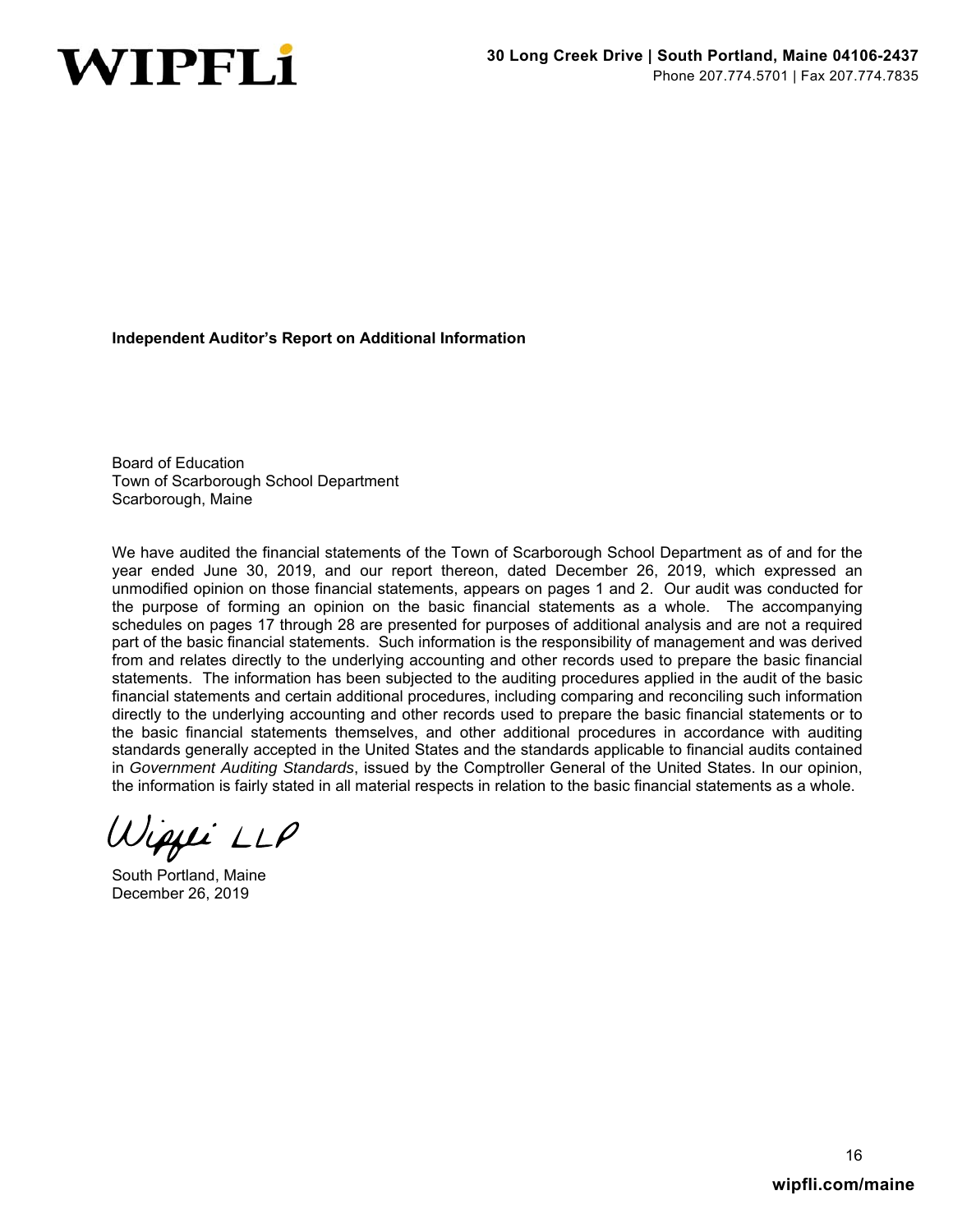#### **Schedule of Revenues, Expenditures, and Changes in Fund Balances - Special Revenue Funds**

|                                                                                                                                  | Title IA                 | Title IIA          | Title IVA        |     | Local<br>Entitlement | Local<br>Entitlement<br>Preschool | Proficiency-<br><b>Based Grad</b><br>Grant (State) | PEPG<br>Grant (State) |     | School<br>Nutrition                         | School<br>Nutrition<br><b>Special Programs</b> |                    |      |           |           |                |                  |                |                                                 |  |  |  |  |  |  |  |  |  |  | Scarborough<br>Education<br>Foundation | Fineberg<br>Trust | Local<br>Grants and<br>Donations | Laptops | Admin<br>Recertification<br>(Fiscal agent) | Totals |
|----------------------------------------------------------------------------------------------------------------------------------|--------------------------|--------------------|------------------|-----|----------------------|-----------------------------------|----------------------------------------------------|-----------------------|-----|---------------------------------------------|------------------------------------------------|--------------------|------|-----------|-----------|----------------|------------------|----------------|-------------------------------------------------|--|--|--|--|--|--|--|--|--|--|----------------------------------------|-------------------|----------------------------------|---------|--------------------------------------------|--------|
| <b>Revenues</b><br>Federal education grants<br>State education grants<br>Charges for services and other<br><b>Total Revenues</b> | \$<br>153,646<br>153,646 | \$88,449<br>88,449 | 19,526<br>19,526 | -SS | 765,205<br>765,205   | 6,221<br>6,221                    |                                                    |                       |     | 274,681<br>13,907<br>1,292,962<br>1,581,550 |                                                | (2,665)<br>(2,665) |      |           |           | 3,700<br>3,700 | 79,636<br>79,636 | 8,600<br>8,600 | \$1,307,728<br>13,907<br>1,382,233<br>2,703,868 |  |  |  |  |  |  |  |  |  |  |                                        |                   |                                  |         |                                            |        |
| <b>Expenditures</b>                                                                                                              | 153,646                  | 88,449             | 19,526           |     | 792,564              | 6,221                             |                                                    |                       |     | 1,763,965                                   |                                                | $1,945$ \$         |      | 35,435    | \$ 27,581 | 1,051          | 10,864           | 8,986          | 2,910,233                                       |  |  |  |  |  |  |  |  |  |  |                                        |                   |                                  |         |                                            |        |
| <b>Revenues Over (Under) Expenditures</b><br><b>Before Other Financing Sources</b>                                               |                          |                    |                  |     | (27, 359)            |                                   |                                                    |                       |     | (182, 415)                                  |                                                | (4,610)            |      | (35, 435) | (27, 581) | 2,649          | 68,772           | (386)          | (206, 365)                                      |  |  |  |  |  |  |  |  |  |  |                                        |                   |                                  |         |                                            |        |
| <b>Other Financing Sources</b><br>Transfers from other funds<br><b>Total Other Financing Sources</b>                             |                          |                    |                  |     |                      |                                   |                                                    |                       |     | 185,059<br>185,059                          |                                                |                    |      |           |           |                |                  |                | 185,059<br>185,059                              |  |  |  |  |  |  |  |  |  |  |                                        |                   |                                  |         |                                            |        |
| Net Change in Fund Balance                                                                                                       |                          |                    |                  |     | (27, 359)            |                                   |                                                    |                       |     | 2,644                                       |                                                | (4,610)            |      | (35, 435) | (27, 581) | 2,649          | 68,772           | (386)          | (21, 306)                                       |  |  |  |  |  |  |  |  |  |  |                                        |                   |                                  |         |                                            |        |
| <b>Fund Balance, Beginning</b><br>of Year                                                                                        |                          |                    |                  |     |                      |                                   | 3,083                                              |                       | 588 | (2)                                         |                                                | 10,999             |      | 37,606    | 165,074   | 19,982         | 230,210          | 869            | 468,408                                         |  |  |  |  |  |  |  |  |  |  |                                        |                   |                                  |         |                                            |        |
| Fund Balance, End of Year                                                                                                        |                          |                    |                  |     | (27, 360)            |                                   | 3,083                                              |                       | 588 | 2,642                                       |                                                | 6,389              | - \$ | 2.171     | \$137,493 | \$<br>22,631   | 298,982          | 483            | \$<br>447,102                                   |  |  |  |  |  |  |  |  |  |  |                                        |                   |                                  |         |                                            |        |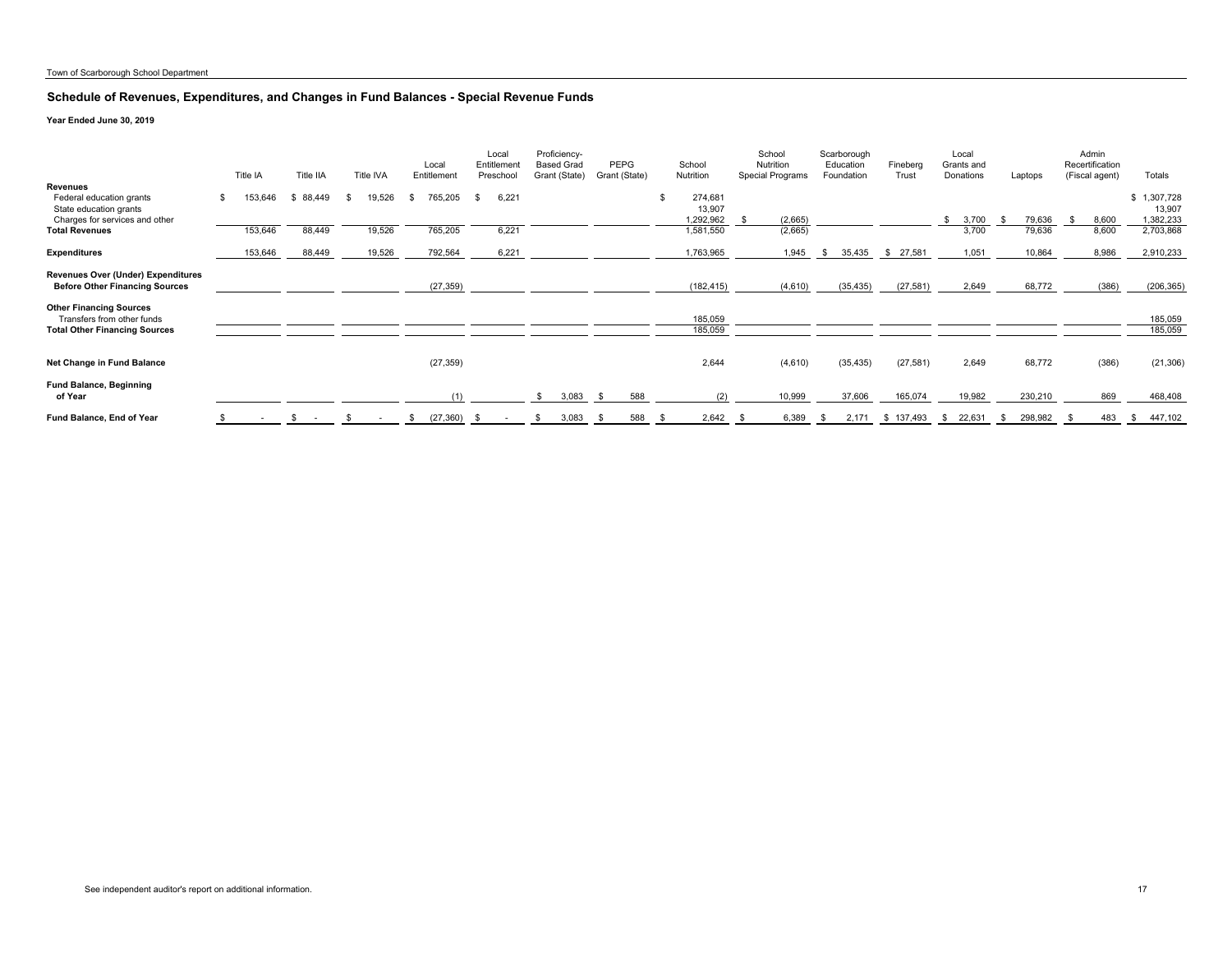# **Schedule of Revenues, Expenditures, and Changes in Fund Balances - Non-Major Capital Projects Funds**

|                                             | 2013-2014<br>Projects | 2014-2015<br>Projects | 2016-2017<br>Projects | 2017-2018<br>Projects | 2018-2019<br>Projects | 2019-2020<br>Projects | Totals        |
|---------------------------------------------|-----------------------|-----------------------|-----------------------|-----------------------|-----------------------|-----------------------|---------------|
| <b>Revenues</b>                             |                       |                       |                       |                       |                       |                       |               |
| Local contribution                          |                       |                       |                       |                       | \$<br>47,000          |                       | 47,000        |
| Interest                                    | 49                    | 317<br>\$             |                       | 14,983<br>-55         | 52,490                |                       | 67,839        |
| <b>Total Revenues</b>                       | 49                    | 317                   |                       | 14,983                | 99,490                |                       | 114,839       |
| <b>Expenditures</b>                         |                       |                       |                       |                       |                       |                       |               |
| Purchased services                          | 38,413                | 90,823                | \$<br>53,279          | 405,231               | 750,814               | 74,330<br>\$          | 1,412,890     |
|                                             | 38,413                | 90,823                | 53,279                | 405,231               | 750,814               | 74,330                | 1,412,890     |
| <b>Revenues Under Expenditures Before</b>   |                       |                       |                       |                       |                       |                       |               |
| <b>Other Financing Sources (Uses)</b>       | (38, 364)             | (90, 506)             | (53, 279)             | (390,248)             | (651,324)             | (74, 330)             | (1, 298, 051) |
| <b>Other Financing Sources (Uses):</b>      |                       |                       |                       |                       |                       |                       |               |
| Bond proceeds                               |                       |                       |                       | 136,667               | 538,700               |                       | 675,367       |
| Transfers (to) from other funds             | (1, 425)              | (1, 315)              | 13,177                | (2,040)               |                       |                       | 8,397         |
| <b>Total Other Financing Sources (Uses)</b> | (1, 425)              | (1, 315)              | 13,177                | 134,627               | 538,700               |                       | 683,764       |
| Net Change in Fund Balance                  | (39, 789)             | (91, 821)             | (40, 102)             | (255, 621)            | (112, 624)            | (74, 330)             | (614, 287)    |
| Fund Balance (Deficit), Beginning of Year   | 29,786                | 65,999                | 13,423                | 288,951               | (1, 313)              |                       | 396,846       |
| Fund Balance (Deficit), End of Year         | (10,003)              | (25, 822)             | (26,679)              | 33,330                | (113, 937)            | (74,330)              | (217, 441)    |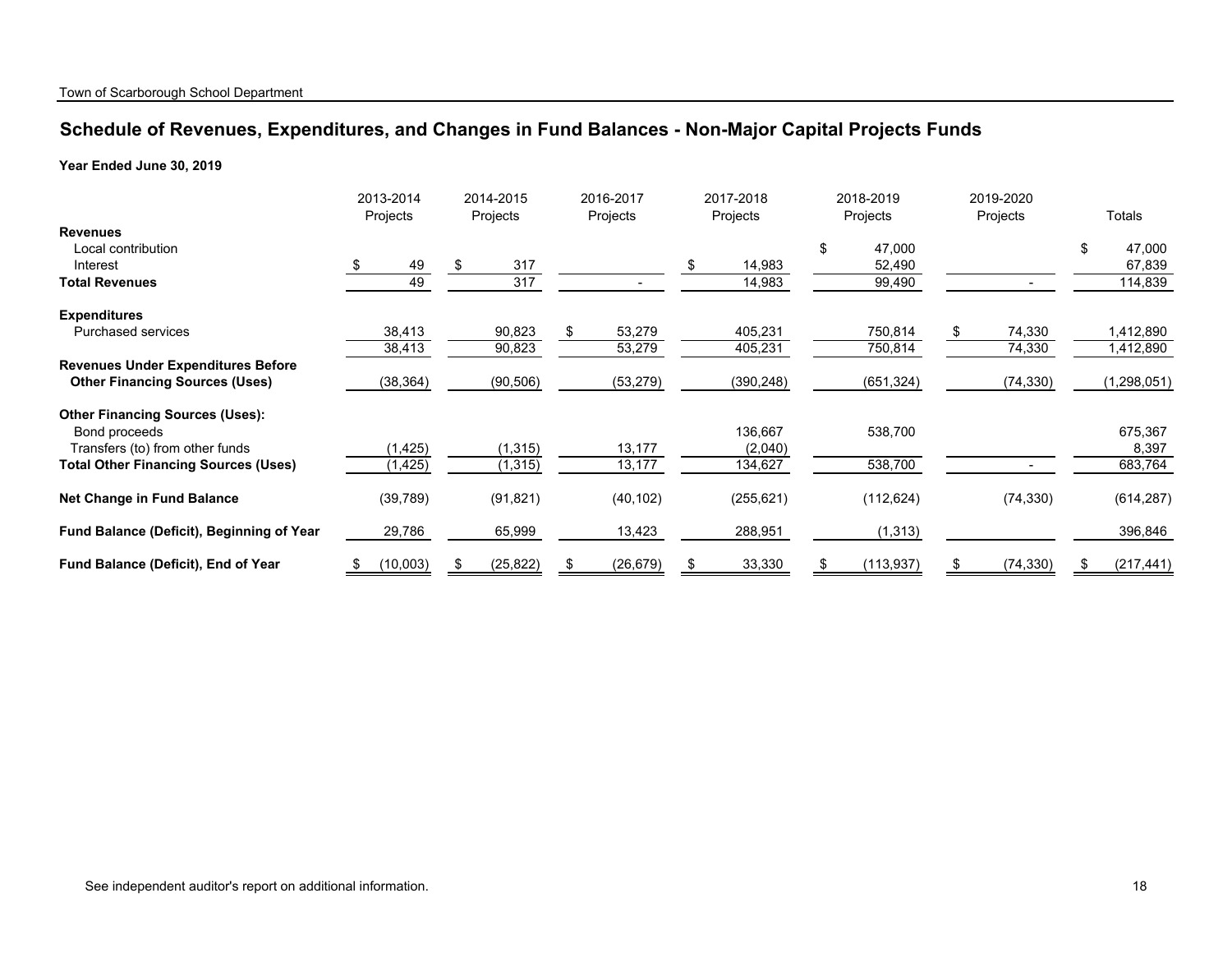# **Schedule of Changes in Fiduciary Net Position Private-Purpose Trust Funds**

|                                          | <b>Beginning</b> |           |    |                   | Ending         |
|------------------------------------------|------------------|-----------|----|-------------------|----------------|
|                                          | Balance          | Additions |    | <b>Deductions</b> | <b>Balance</b> |
| <b>Private-Purpose Trust Funds:</b>      |                  |           |    |                   |                |
| <b>Shirley Grover Fund</b>               | \$<br>1,023      | \$<br>31  |    |                   | \$<br>1,054    |
| Mary Campbell Pederson Fund              | 91.678           | 2,746     | \$ | 1,000             | 93,424         |
| Edith Warga Art Scholarship              | 97,073           | 2,903     |    | 2,500             | 97,476         |
| Packy McFarland Scholarship              | 184              | 5         |    |                   | 189            |
| Roy Nelson Scholarship                   | 12               | 89        |    |                   | 101            |
| Daniel Tranchemontagne Scholarship       | 1,118            | 34        |    |                   | 1,152          |
| Virginia Jackson Scholarship             | 12,025           | 359       |    | 1,500             | 10,884         |
| Evelyn Chaddon Scholarship               | 319              | 9         |    |                   | 328            |
| S. Dwight Howard Scholarship             | 2,326            | 70        |    |                   | 2,396          |
| Bertha Libby-Lary Scholarship            | 10,936           | 318       |    |                   | 11,254         |
| Kathy Pearson Scholarship                | 3,024            |           |    |                   | 3,024          |
| Academic Decathlon Scholarship           | 1,258            | 38        |    |                   | 1,296          |
| Class of 1976 Scholarship Fund           | 352              | 10        |    |                   | 362            |
| <b>Total Private-Purpose Trust Funds</b> | 221,329          | 6,612     | S  | 5,000             | 222,941        |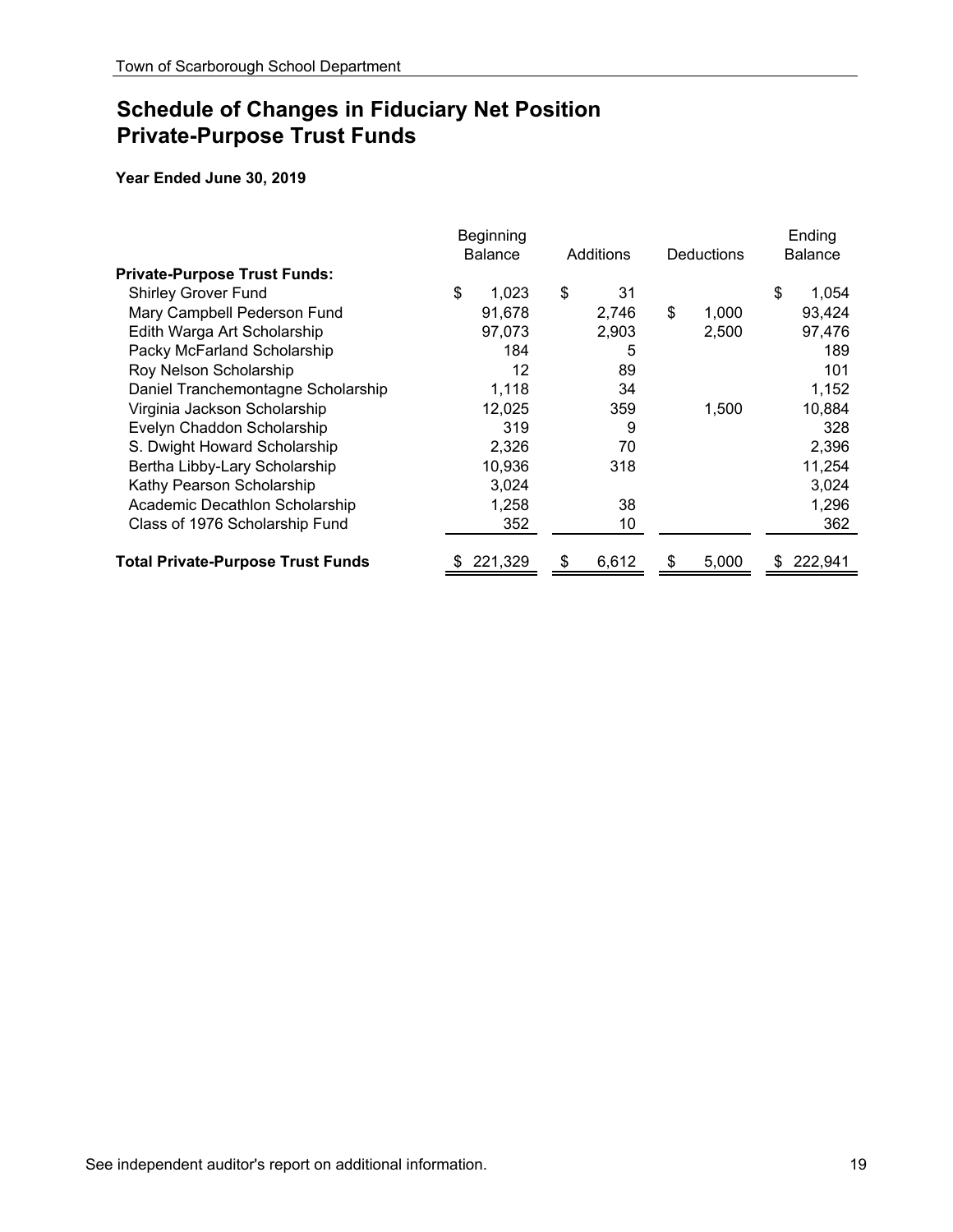# **Year Ended June 30, 2019**

## SUMMARY

|                                     | Beginning<br><b>Balance</b> | Cash<br>Receipts | Cash<br><b>Disbursements</b> | Ending<br><b>Balance</b> |
|-------------------------------------|-----------------------------|------------------|------------------------------|--------------------------|
| Scarborough High School             | \$<br>378,196               | \$<br>802,436    | \$<br>626,806                | \$<br>553,826            |
| Scarborough Middle School           | 55,376                      | 121,549          | 124,135                      | 52,790                   |
| Wentworth Intermediate School       | 28,130                      | 43,798           | 39,619                       | 32,309                   |
| <b>Eight Corners School</b>         | 7,178                       | 2,768            | 3,633                        | 6,313                    |
| <b>Blue Point School</b>            | 5,413                       | 2,212            | 2,365                        | 5,260                    |
| Pleasant Hill School                | 7,730                       | 3,425            | 2,847                        | 8,308                    |
| <b>Total Student Activity Funds</b> | 482,023                     | \$<br>976,188    | \$<br>799,405                | 658,806                  |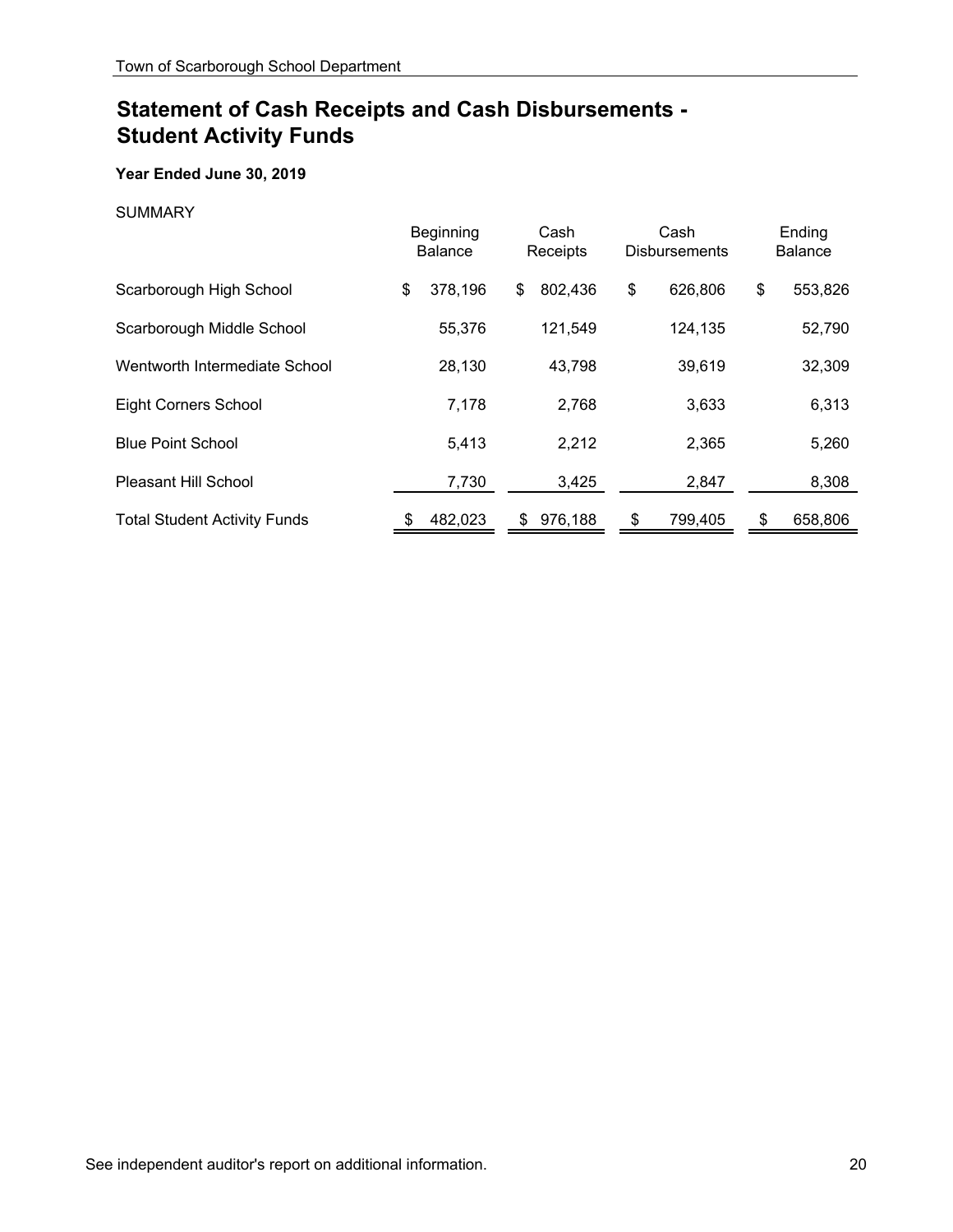### **Year Ended June 30, 2019**

#### SCARBOROUGH HIGH SCHOOL

|                                   | Beginning<br>Balance | Cash<br>Receipts | Cash<br><b>Disbursements</b> | Ending<br><b>Balance</b> |
|-----------------------------------|----------------------|------------------|------------------------------|--------------------------|
| Academic Decathlon                | \$<br>206            | \$<br>3,244      | \$<br>3,152                  | \$<br>298                |
| <b>Alternative Education</b>      | 7                    | 500              | 324                          | 183                      |
| <b>Athletics</b>                  | 31,077               | 48,493           | 46,804                       | 32,766                   |
| <b>Athletics Concession</b>       | 179                  | 21,792           | 21,603                       | 368                      |
| Athletics - Track & Field         | 2,500                |                  |                              | 2,500                    |
| Auditorium                        | 109                  | 375              |                              | 484                      |
| <b>Buddy System</b>               | 198                  |                  |                              | 198                      |
| <b>Chess Club</b>                 |                      | 500              | 500                          |                          |
| Chorus                            | 7,927                | 1,696            | 150                          | 9,473                    |
| Civil Rights Team                 | 198                  | 500              | 129                          | 569                      |
| Class of 2015                     | 48                   |                  | 48                           |                          |
| Class of 2016                     | 5,000                |                  | 5,000                        |                          |
| Class of 2017                     | 4,812                |                  | 4,812                        |                          |
| Class of 2018                     | 290                  |                  |                              | 290                      |
| Class of 2019                     | 12,105               | 300              | 6,722                        | 5,683                    |
| Class of 2020                     | 928                  | 30,731           | 12,837                       | 18,822                   |
| Class of 2021                     | 1,080                | 1,975            | 1,000                        | 2,055                    |
| Class of 2022                     | 500                  | 834              |                              | 1,334                    |
| <b>ECOS</b>                       | 726                  | 2,807            | 3,111                        | 422                      |
| <b>GSA</b>                        | 423                  | 500              | 147                          | 776                      |
| <b>General Account</b>            | 610                  | 2,329            | 1,917                        | 1,022                    |
| <b>Grant Committee</b>            |                      | 10,110           | 4,225                        | 5,885                    |
| Guidance                          | 23,559               | 50,511           | 62,379                       | 11,691                   |
| Investment Income                 |                      | 3,552            |                              | 3,552                    |
| Key Club                          | 2,086                | 7,167            | 6,005                        | 3,248                    |
| Laptop Fees                       | 1,500                | 26,495           | 26,330                       | 1,665                    |
| Library                           | 1,695                | 230              | 182                          | 1,743                    |
| Lisa Ruhman Grant                 |                      | 1,550            | 1,550                        |                          |
| Mindfulness Project               |                      | 425              | 381                          | 44                       |
| Model UN                          | 4,069                | 5,372            | 4,524                        | 4,917                    |
| <b>NHS</b>                        | 1,470                | 470              | 1,849                        | 91                       |
| <b>Natural Helpers</b>            | 84                   | 740              | 363                          | 461                      |
| Oak Hill Players                  | 27,367               | 22,945           | 25,263                       | 25,049                   |
| One Act Play                      | 1,900                | 1,941            | 1,106                        | 2,735                    |
| <b>Pride Committee</b>            |                      | 500              |                              | 500                      |
| Project AWARE                     | 250                  |                  | 250                          |                          |
| Project G.R.A.C.E.                | 103                  | 794              | 834                          | 63                       |
| <b>SAAF Fund</b>                  | 1,111                | 500              | 970                          | 641                      |
| Scholarship                       | 12,971               | 5,525            | 6,500                        | 11,996                   |
| <b>School Store</b>               | 3,321                | 1,409            | 770                          | 3,960                    |
| Seeds of Peace                    | 1,319                |                  |                              | 1,319                    |
| Shakespeare                       |                      | 1,319            | 510                          | 809                      |
| <b>SHS Baseball Boosters</b>      |                      | 33,201           | 21,855                       | 11,346                   |
| <b>SHS Basketball Boosters</b>    | 22,494               | 93,675           | 64,262                       | 51,907                   |
| SHS Boys Ice Hockey Boosters      | 900                  | 46,294           | 19,268                       | 27,926                   |
| <b>SHS Boys Lacrosse Boosters</b> | 14,405               | 40,604           | 34,545                       | 20,464                   |
| <b>SHS Boys Tennis Boosters</b>   | 2,121                | 622              | 1,036                        | 1,707                    |
| <b>SHS Cheering Boosters</b>      |                      | 26,926           | 13,327                       | 13,599                   |

See independent auditor's report on additional information. **21** and 21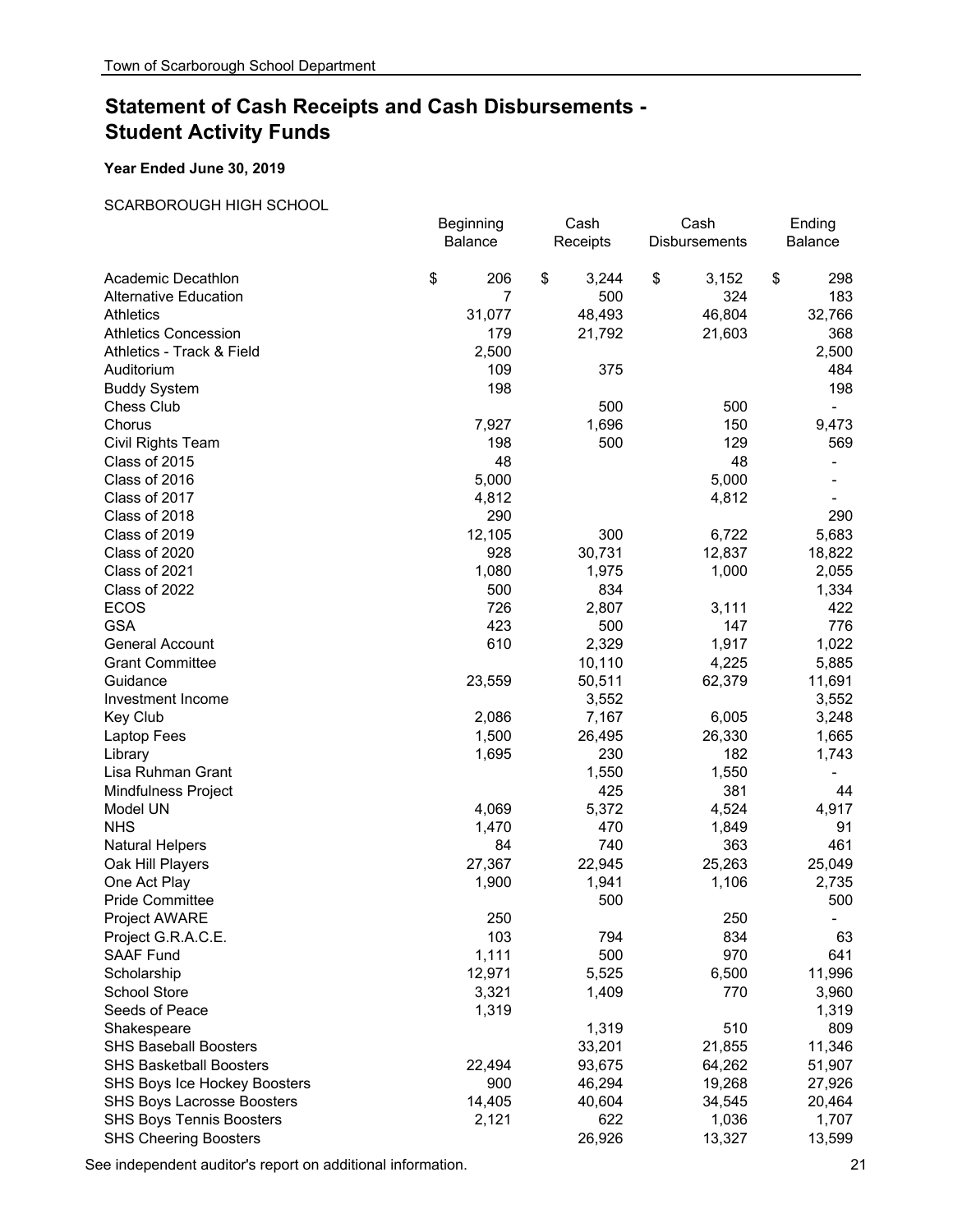# **Year Ended June 30, 2019**

#### SCARBOROUGH HIGH SCHOOL

|                                     | Beginning     | Cash          | Cash                 | Ending         |
|-------------------------------------|---------------|---------------|----------------------|----------------|
|                                     | Balance       | Receipts      | <b>Disbursements</b> | <b>Balance</b> |
| <b>SHS Cheering Invitational</b>    |               | 20,343        | 14,163               | 6,180          |
| <b>SHS Field Hockey Boosters</b>    |               | 17,912        | 10,767               | 7,145          |
| <b>SHS Football Boosters</b>        | 19,810        | 27,712        | 31,082               | 16,440         |
| SHS Girls Ice Hockey Boosters       | 22,356        | 20,704        | 16,011               | 27,049         |
| <b>SHS Girls Lacrosse Boosters</b>  | 25,334        | 15,997        | 16,890               | 24,441         |
| <b>SHS Girls Tennis Boosters</b>    | 560           | 2,147         | 1,733                | 974            |
| <b>SHS Golf Boosters</b>            | 237           | 130           |                      | 367            |
| <b>SHS Ski Team Boosters</b>        | 15,353        |               |                      | 15,353         |
| <b>SHS Soccer Boosters</b>          | 25,334        | 23,402        | 36,004               | 12,732         |
| <b>SHS Softball Boosters</b>        | 17,218        | 16,436        | 23,684               | 9,970          |
| <b>SHS Swim Team Boosters</b>       |               | 72,912        | 15,821               | 57,091         |
| SHS Track & XC Boosters             |               | 37,170        | 26,112               | 11,058         |
| <b>SHS Volleyball Boosters</b>      | 3,050         | 22,547        | 11,225               | 14,372         |
| <b>SHS Wrestling Boosters</b>       | 624           | 8,470         | 6,635                | 2,459          |
| Steven Delano Memorial Fund         | 300           |               | 300                  |                |
| Storm for a Cure                    | 839           | 413           | 600                  | 652            |
| <b>Student Art</b>                  | 189           |               | 189                  |                |
| <b>Student Council</b>              | 427           | 4,357         | 3,408                | 1,376          |
| <b>Study Center</b>                 | 52,842        | 6,360         | 3,278                | 55,924         |
| Sunshine Fund                       | 5             | 25            |                      | 30             |
| <b>Video Productions</b>            | 146           |               |                      | 146            |
| Yearbook                            | 2,944         | 5,946         | 2,364                | 6,526          |
| <b>Unassigned Retained Earnings</b> | (1,020)       |               |                      | (1,020)        |
|                                     | 378,196<br>\$ | \$<br>802,436 | \$<br>626,806        | \$<br>553,826  |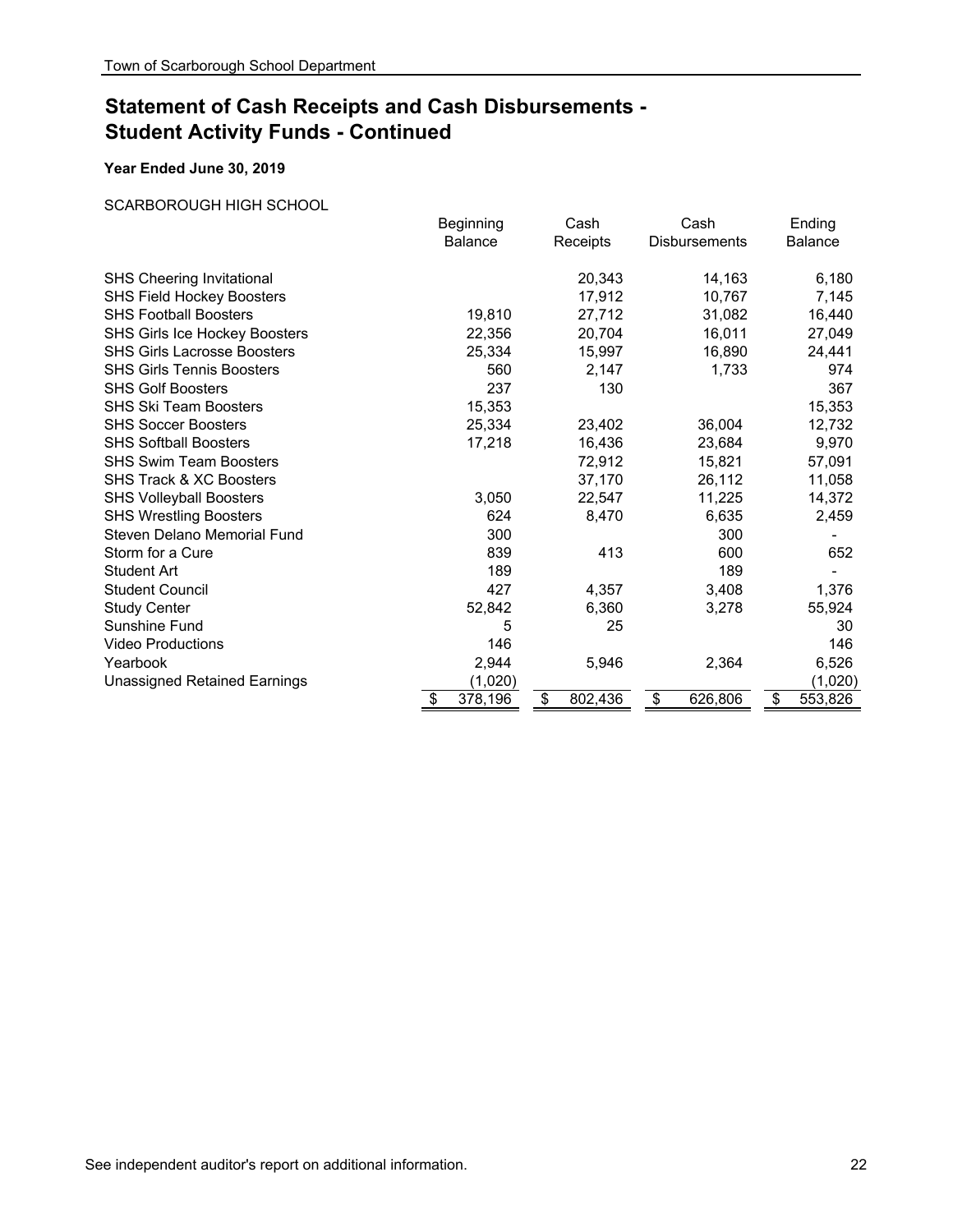### **Year Ended June 30, 2019**

# SCARBOROUGH MIDDLE SCHOOL

|                               | Beginning |         | Cash          |    | Cash                 |    | Ending         |  |
|-------------------------------|-----------|---------|---------------|----|----------------------|----|----------------|--|
|                               |           | Balance | Receipts      |    | <b>Disbursements</b> |    | <b>Balance</b> |  |
| 8th Grade Celebration         | \$        | 81      | \$<br>605     | \$ | 334                  | \$ | 352            |  |
| <b>Athletics</b>              |           | 2,050   | 165           |    | 1,369                |    | 846            |  |
| Band & Music                  |           | 85      |               |    |                      |    | 85             |  |
| <b>Box Tops/Soup Labels</b>   |           | 733     | 358           |    | 751                  |    | 340            |  |
| <b>Builder's Club</b>         |           | 539     | 1,055         |    | 606                  |    | 988            |  |
| Class of 2021                 |           |         |               |    | 1,809                |    | (1,809)        |  |
| Class of 2022                 |           | 1,809   | 15,767        |    | 15,708               |    | 1,868          |  |
| Class of 2023                 |           | 2,550   | 11,030        |    | 11,645               |    | 1,935          |  |
| Class of 2024                 |           | 2,924   | 18,678        |    | 13,723               |    | 7,879          |  |
| Clynk 6th Grade               |           | 685     | 107           |    |                      |    | 792            |  |
| Clynk 7th Grade               |           | 167     | 82            |    |                      |    | 249            |  |
| Clynk 8th Grade               |           | 776     | 243           |    | 68                   |    | 951            |  |
| Encore                        |           | 73      |               |    |                      |    | 73             |  |
| <b>General Fund</b>           |           | 1,113   | 6,290         |    | 6,509                |    | 894            |  |
| <b>Grants &amp; Donations</b> |           | 1,994   | 450           |    | 392                  |    | 2,052          |  |
| Grants & Donations: Math      |           | 902     |               |    | 902                  |    | -              |  |
| Health II                     |           | 435     | 589           |    | 705                  |    | 319            |  |
| Laptops                       |           | 5,516   | 11,054        |    | 15,662               |    | 908            |  |
| Library                       |           | 6,050   | 5,545         |    | 5,995                |    | 5,600          |  |
| Lost Books                    |           | 170     | 70            |    |                      |    | 240            |  |
| Math Team                     |           | 4       | 220           |    | 24                   |    | 200            |  |
| <b>Operation Cupid</b>        |           | 119     | 596           |    | 536                  |    | 179            |  |
| Pepsi Cola                    |           | 357     |               |    |                      |    | 357            |  |
| Project G.R.A.C.E.            |           | 202     |               |    |                      |    | 202            |  |
| Read-a-thon                   |           | 72      | 17,614        |    | 17,614               |    | 72             |  |
| Red Storm Strikes Out Cancer  |           | 1       | 7,667         |    | 7,668                |    |                |  |
| <b>School Store</b>           |           | 1,772   |               |    |                      |    | 1,772          |  |
| <b>STEM</b>                   |           | 216     |               |    | 216                  |    |                |  |
| Student Advocacy              |           | 458     | 55            |    | 132                  |    | 381            |  |
| <b>Student Council</b>        |           | 1,109   | 1,327         |    | 1,433                |    | 1,003          |  |
| Sunshine Fund                 |           | 24      | 1,014         |    | 1,037                |    | 1              |  |
| <b>Theater Team</b>           |           | 13,030  | 12,843        |    | 12,209               |    | 13,664         |  |
| Wellness                      |           | 1,497   | 3,905         |    | 3,458                |    | 1,944          |  |
| Yearbook                      |           | 7,862   | 4,220         |    | 3,630                |    | 8,452          |  |
|                               | \$        | 55,376  | \$<br>121,549 | \$ | 124,135              | \$ | 52,790         |  |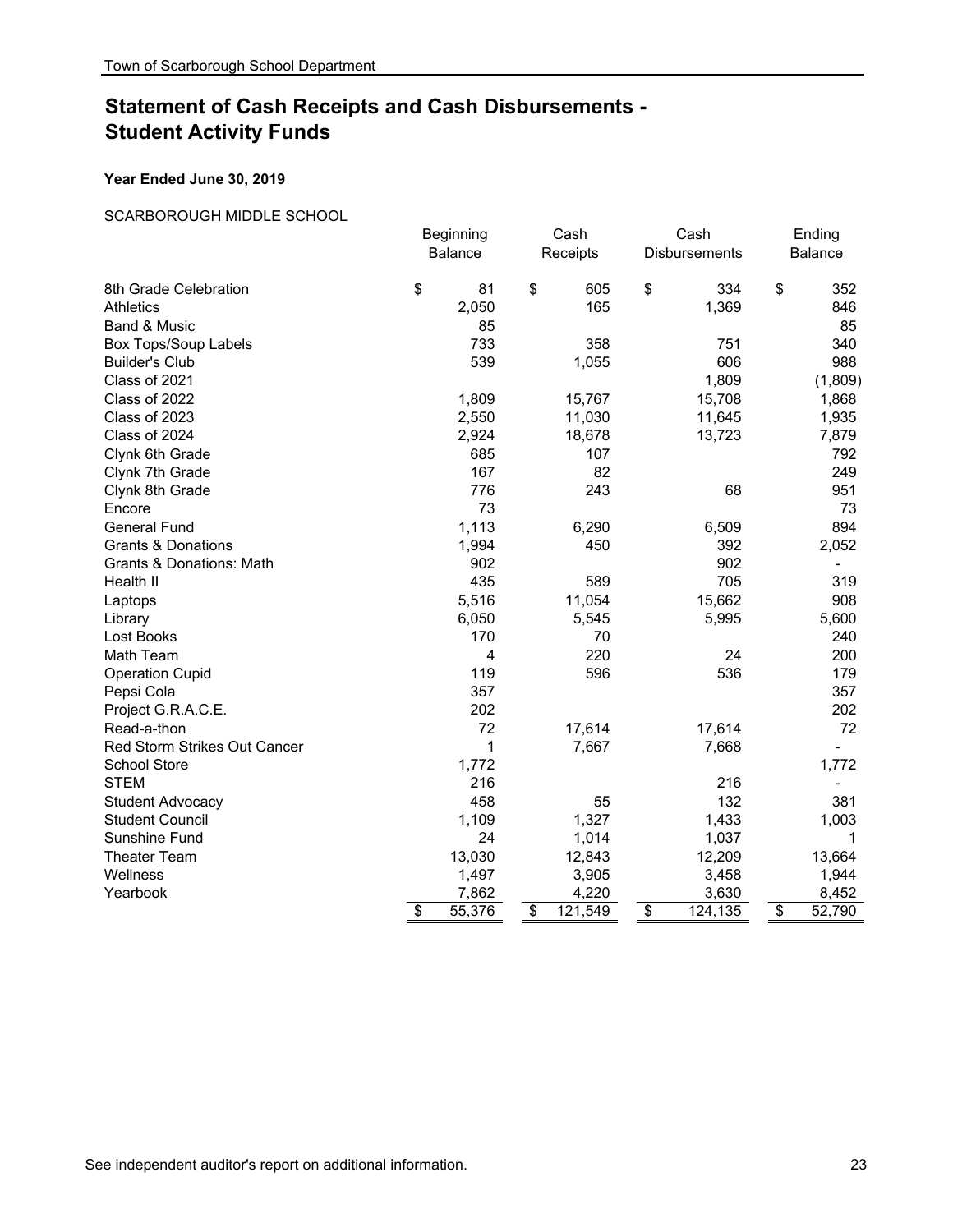# **Year Ended June 30, 2019**

# WENTWORTH INTERMEDIATE SCHOOL

|                          | <b>Beginning</b><br><b>Balance</b> | Cash<br>Receipts | Cash<br><b>Disbursements</b> | Ending<br><b>Balance</b> |
|--------------------------|------------------------------------|------------------|------------------------------|--------------------------|
| Clynk Schoolwide         | \$<br>1,935                        | \$<br>655        | \$<br>2,590                  | \$                       |
| 3rd Grade Field Trip     | 682                                | 1,328            | 1,140                        | 870                      |
| 4th Grade Field Trip     |                                    | 4,982            | 4,982                        |                          |
| 5th Grade Field Trip     | 424                                | 4,831            | 5,255                        |                          |
| Garden - Stuart          | 2,171                              | 8,431            | 3,577                        | 7,025                    |
| General                  | 12,155                             | 4,326            | 2,879                        | 13,602                   |
| Laptops                  | 530                                | 4,110            | 4,430                        | 210                      |
| Library                  | 3,869                              | 6,277            | 6,086                        | 4,060                    |
| Music                    |                                    | 727              | 727                          |                          |
| Sunshine Fund            | 5                                  | 936              | 708                          | 233                      |
| Wentworth K-Kids         |                                    | 363              | 165                          | 198                      |
| Wolf Den School Store    | 1,381                              | 4,355            | 4,206                        | 1,530                    |
| Yearbooks                | 1,295                              | 2,477            | 2,874                        | 898                      |
| <b>Unassigned Credit</b> | 3,683                              |                  |                              | 3,683                    |
|                          | \$<br>28,130                       | \$<br>43,798     | \$<br>39,619                 | \$<br>32,309             |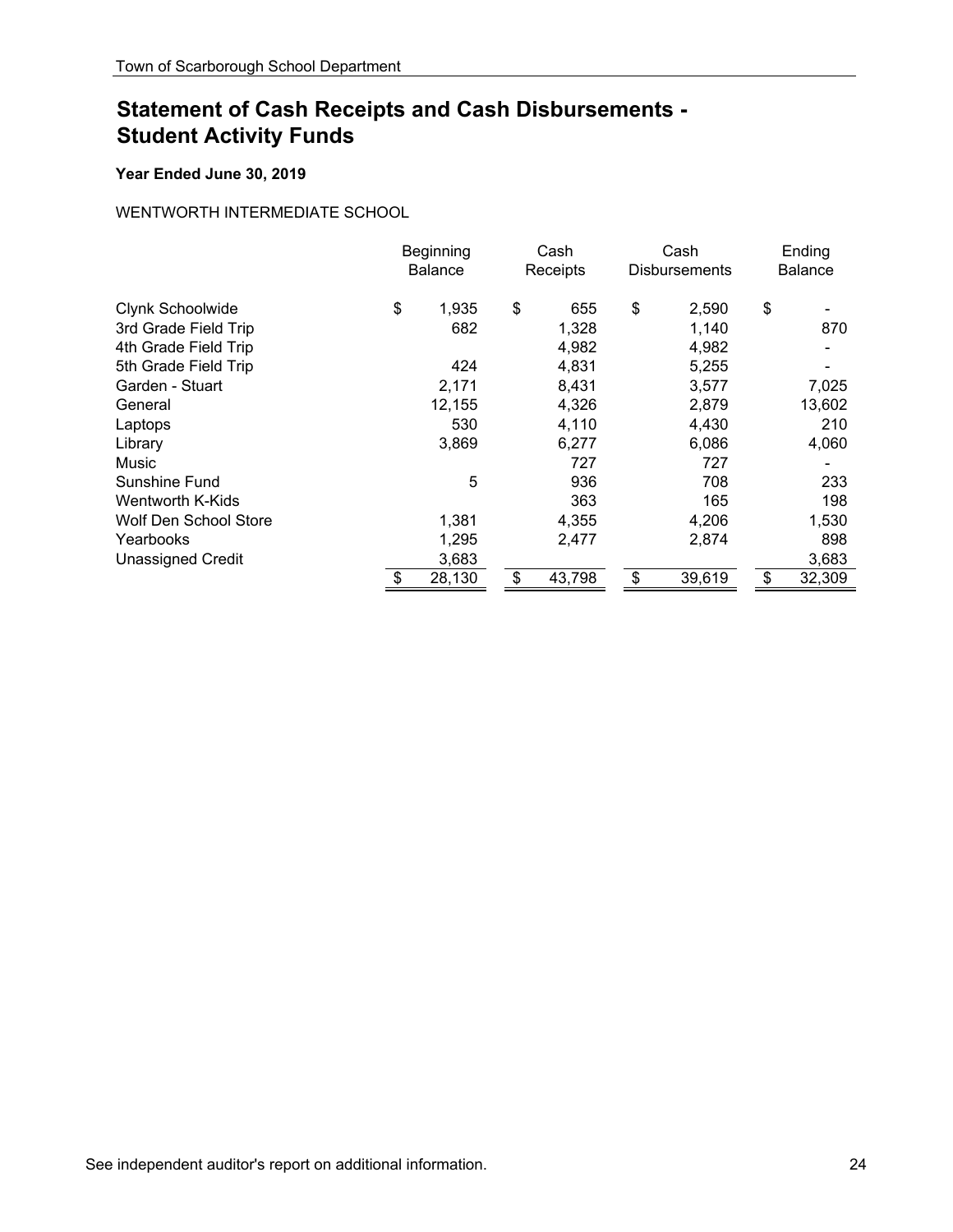# **Year Ended June 30, 2019**

# EIGHT CORNERS SCHOOL

| <b>Beginning Balance</b>      | \$<br>7,178 |
|-------------------------------|-------------|
| <b>Receipts:</b>              |             |
| <b>Instructional Supplies</b> | 150         |
| Library                       | 981         |
| Miscellaneous                 | 71          |
| <b>Staff Development</b>      | 450         |
| <b>Staff Enrichment</b>       | 400         |
| <b>Student Enrichment</b>     | 250         |
| Sunshine Fund                 | 466         |
| <b>Total Receipts</b>         | 2,768       |
| <b>Disbursements:</b>         |             |
| <b>Instructional Supplies</b> | 63          |
| Library                       | 319         |
| Miscellaneous                 | 1,648       |
| <b>Staff Development</b>      | 450         |
| <b>Staff Enrichment</b>       | 219         |
| <b>Student Enrichment</b>     | 778         |
| Sunshine Fund                 | 156         |
| <b>Total Disbursements</b>    | 3,633       |
| <b>Ending Balance</b>         | \$<br>6,313 |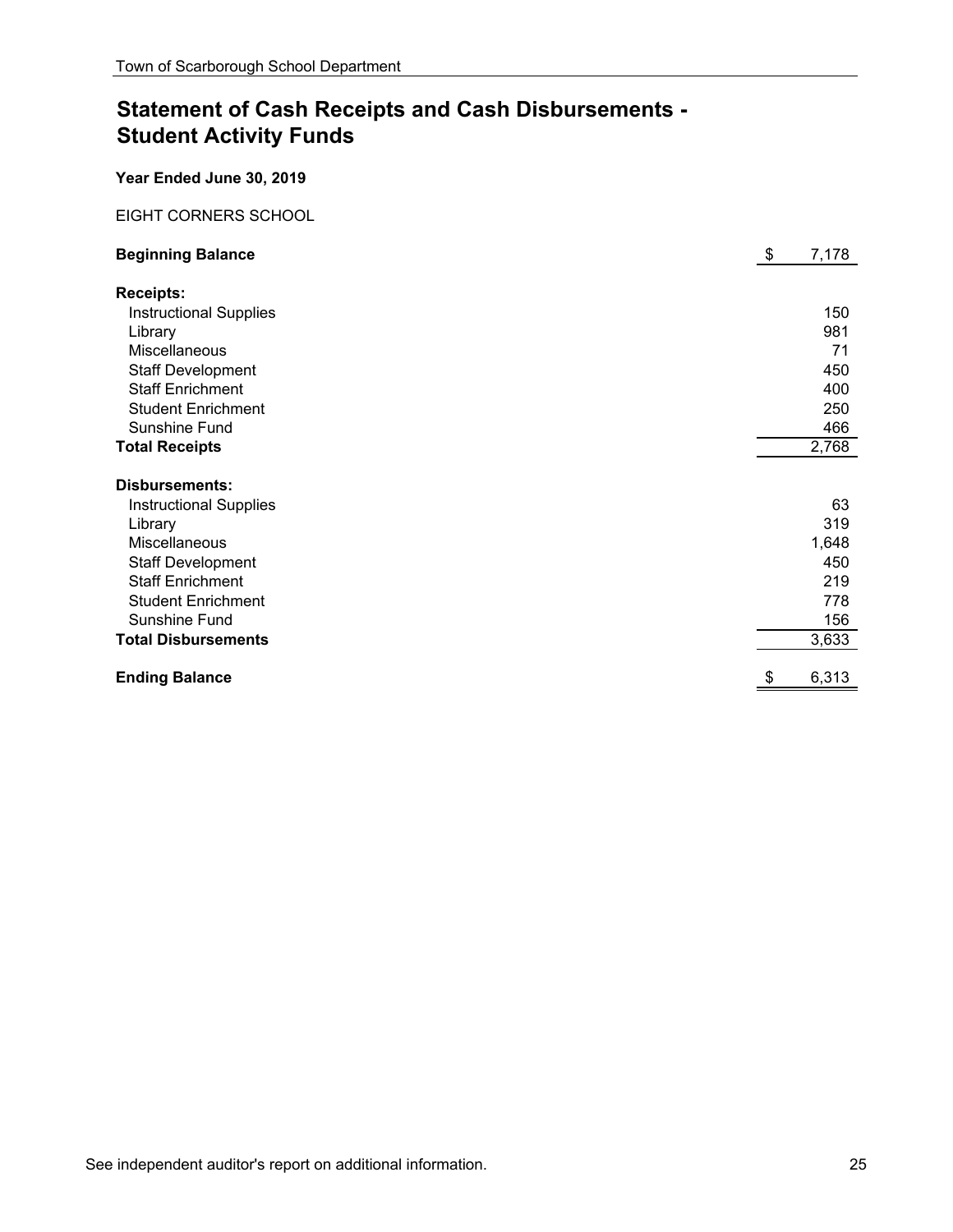**Year Ended June 30, 2019**

# BLUE POINT SCHOOL

| <b>Beginning Balance</b>   | \$<br>5,413 |
|----------------------------|-------------|
| <b>Receipts:</b>           |             |
| General                    | 1,274       |
| Library                    | 938         |
| <b>Total Receipts</b>      | 2,212       |
| <b>Disbursements:</b>      |             |
| General                    | 1,679       |
| Library                    | 331         |
| <b>PTA</b>                 | 355         |
| <b>Total Disbursements</b> | 2,365       |
| <b>Ending Balance</b>      | 5,260       |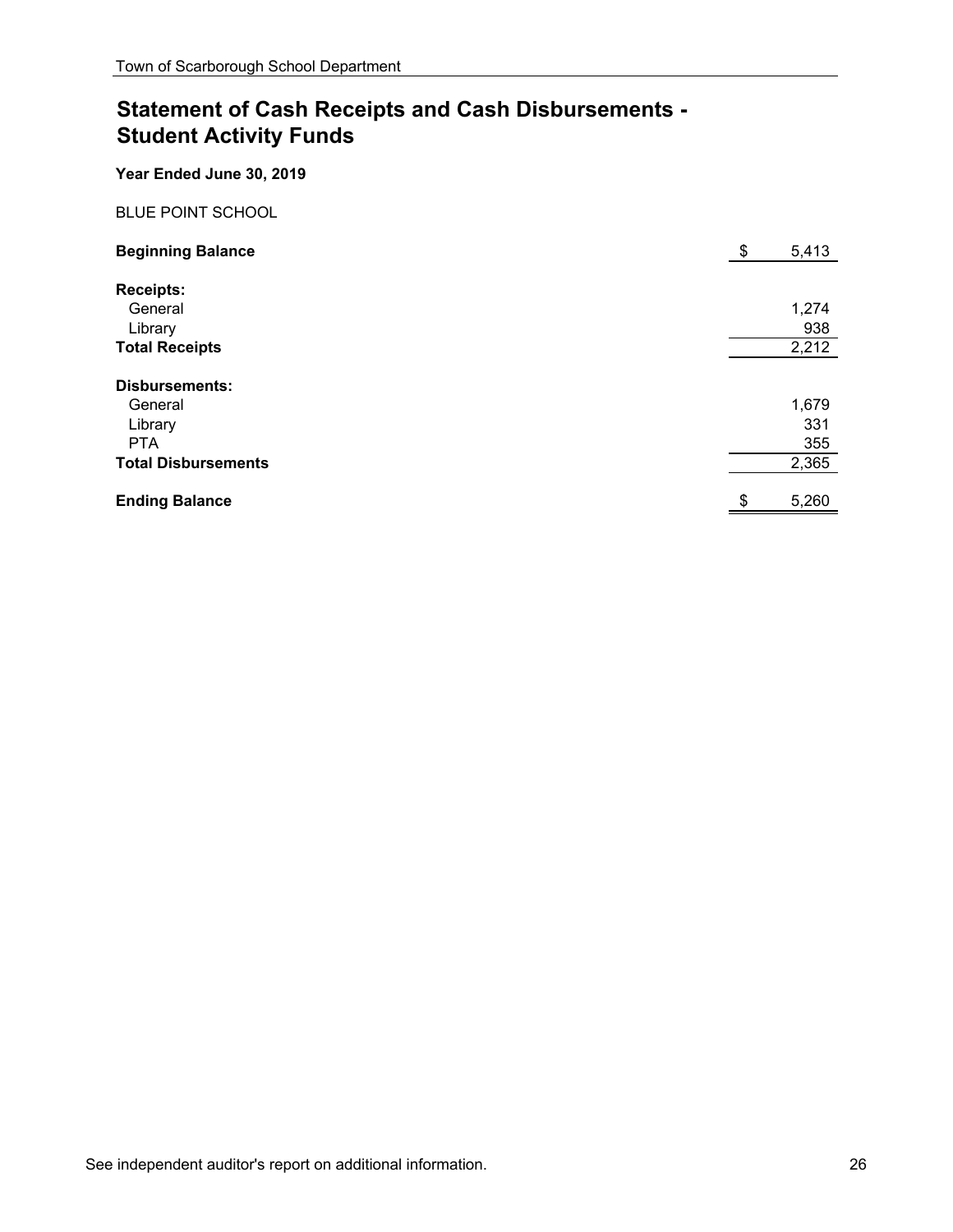**Year Ended June 30, 2019**

# PLEASANT HILL

| <b>Beginning Balance</b>   | 7,730<br>\$ |
|----------------------------|-------------|
| <b>Receipts:</b>           |             |
| <b>Clynk Bottle Drives</b> | 1,035       |
| <b>Field Trips</b>         | 735         |
| General                    | 793         |
| Library                    | 862         |
| <b>Total Receipts</b>      | 3,425       |
| <b>Disbursements:</b>      |             |
| <b>Clynk Bottle Drives</b> | 26          |
| <b>Field Trips</b>         | 735         |
| General                    | 1,830       |
| Library                    | 176         |
| Wellness                   | 80          |
| <b>Total Disbursements</b> | 2,847       |
| <b>Ending Balance</b>      | 8,308       |
|                            |             |